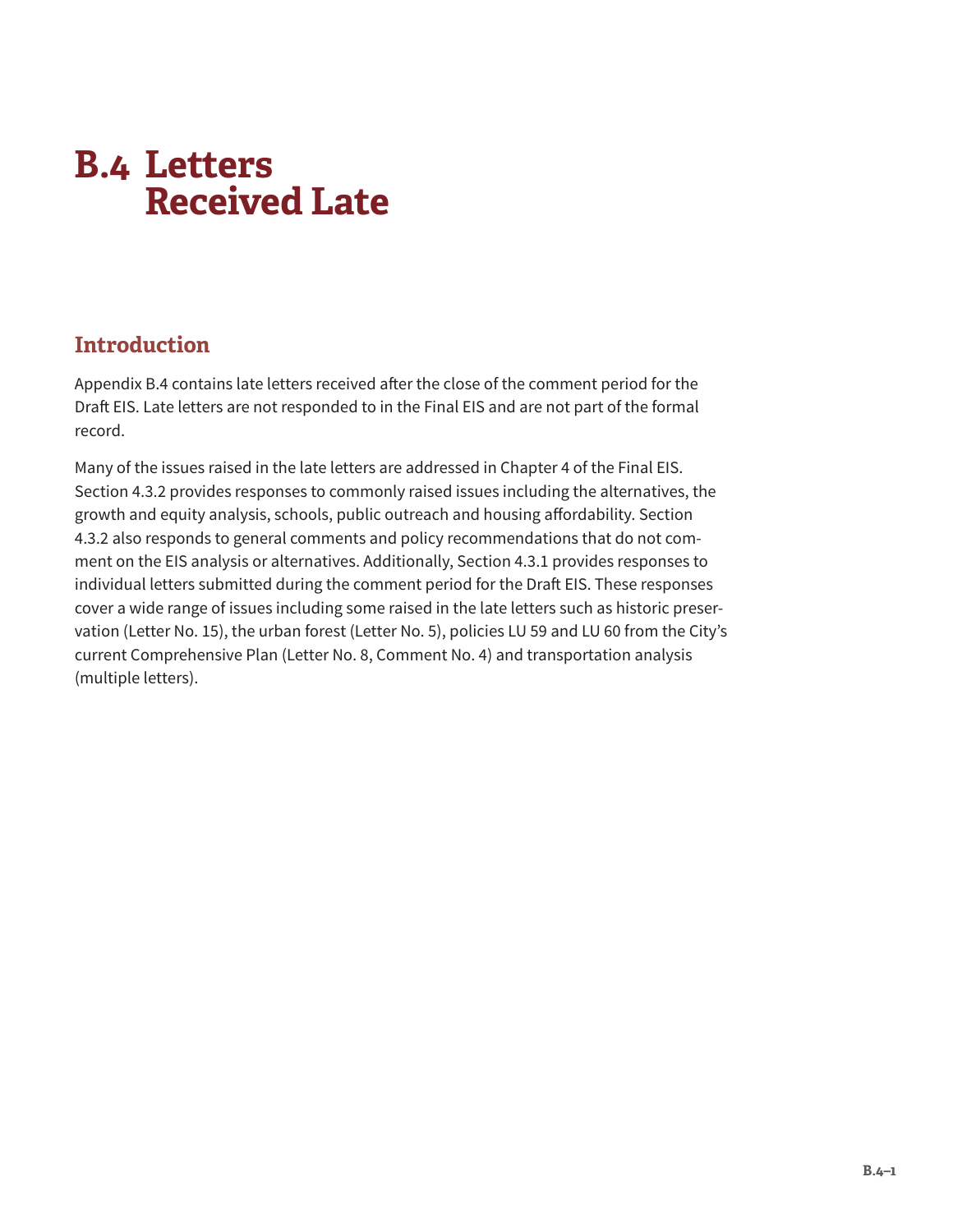FACT SHEET 1. SUMMARY

2. ALTERNATIVES

3. ANALYSIS

4. COMMENTS **APPENDICES**

Seattle Comprehensive Plan Update **Final EIS** May 5, 2016

**B.4 Letters Received Late**

< intentionally blank >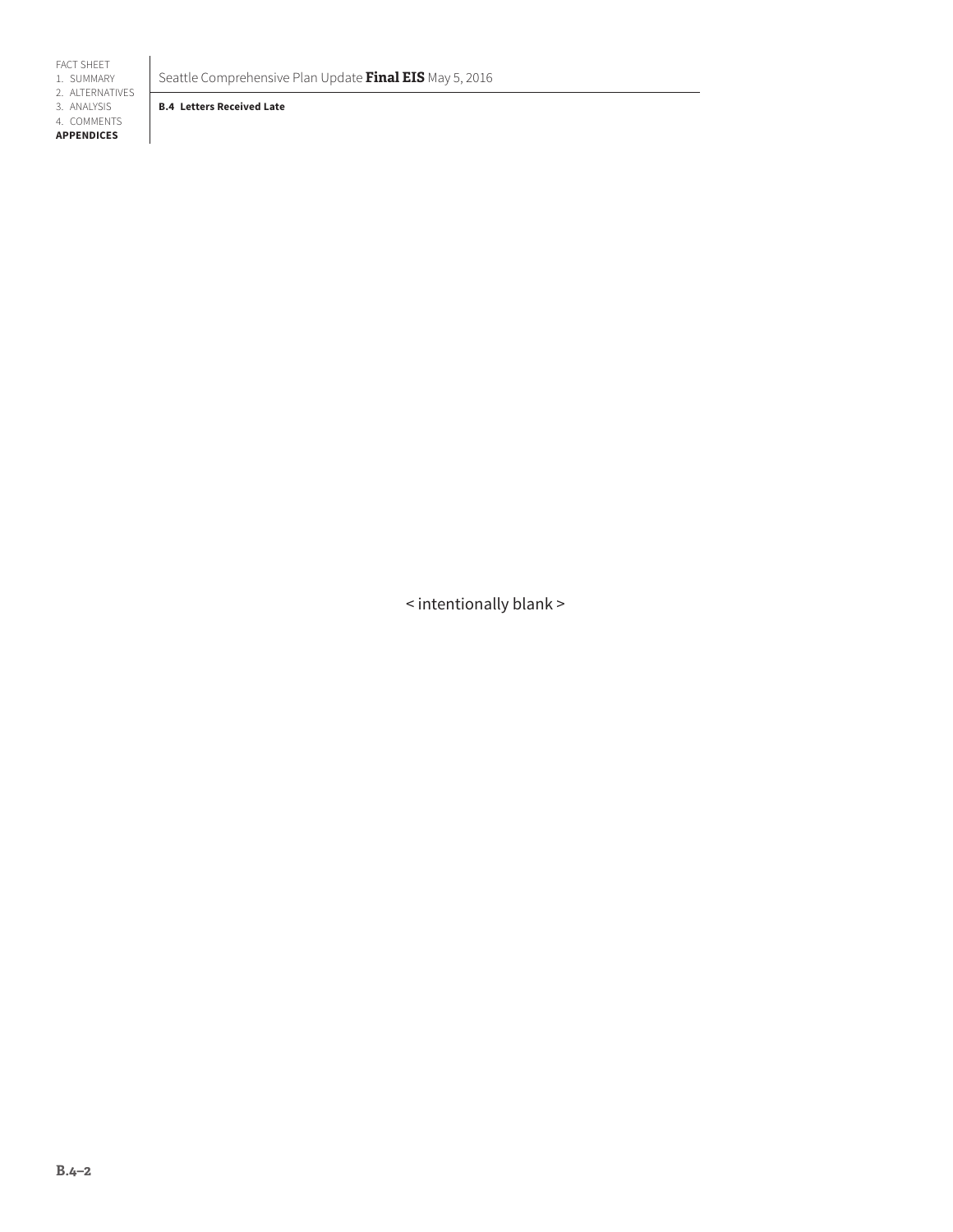June 19, 2015

City of Seattle Department of Planning and Development Attn: Gordon Clowers PO Box 34019 Seattle, WA 98104

Dear Department of Planning and Development.

AIA Seattle appreciates the opportunity to review the draft DEIS for the Comprehensive Plan and the companion document addressing Growth and Equity. We are encouraged by the general action the city is taking to manage the anticipated 70,000 additional housing units and 115,000 new jobs yet there are many areas of concern as we plan for the next twenty years. We believe the Seattle 2035 Plan requires more detail particularly in how this growth is handled through appropriate urban design guidance and a transparent proactive approach to social equity.

#### **Add Urban Design Guidance**

The Comprehensive Plan should have an Urban Design Element that is more than a collection of policy statements. Each of the alternatives should include locale specific physical recommendations for our public realm in both verbal and graphic form, including plans and illustrations so that the recommendations and capacity can be visualized and understood by all city residents.

A physical urban design element is important because an urban design framework plan will identify opportunities that may not be readily apparent and without plan quidance will not be creative. By identifying a collection of common, unifying goals, objectives and projects regarding physical improvements and benefits to our city. the urban design framework will provide focus and direction for many singular public and private actions toward achieving those goals and objectives. Concern for our public realm is critical because from 25% to 30% of our land area is in the form of streets and sidewalks and public space. It provides for critical movement and connections between destinations as well as a potential system of open spaces. In many ways, those "connectors" stitch our public and private spaces together creating the interaction so important for a healthy community. The plan relies on current policies that are inherent with conflicts in how public realm space is allocated and transitioned to private parcels. A synergy results where the resultant whole can far exceed the sum of the individual acts.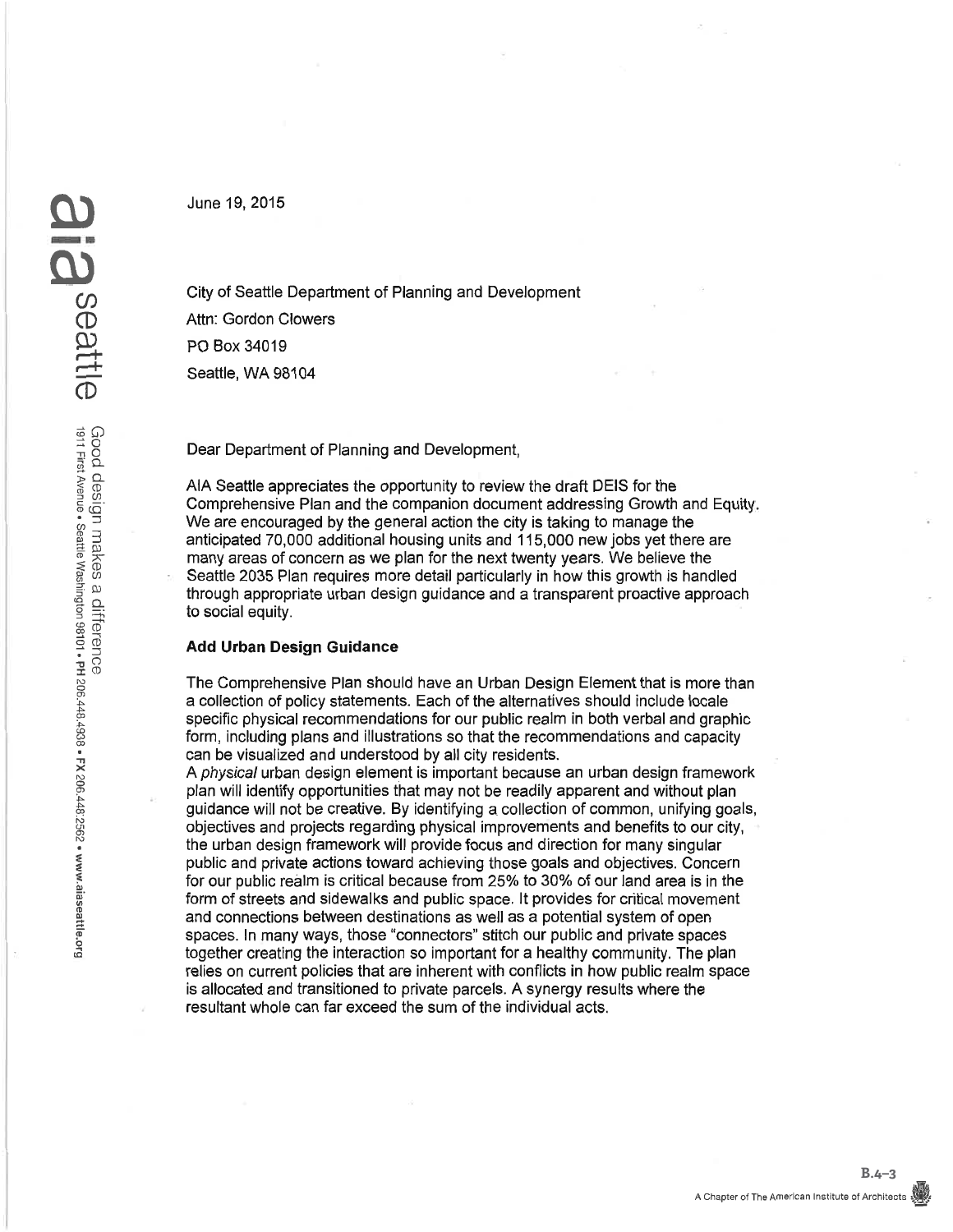Such a visionary plan would assure that our public realm be safe and comfortable for pedestrian travel encouraging more activity and increased interaction of people. A visual plan would minimize uncertainty by illustrating holistic environments that embrace the pattern and form of our urban surroundings, that incentivize amenities and conveniences resulting in pedestrian environments and circulation networks that are safe and comfortable, that offer opportunities for making connections and interacting socially with friends and neighbors, and that contribute to the life and vitality of our city.

#### **Connect Growth and Equity**

This verbal and visual representation through illustrative physical plans is critical if we hold to our "core value" of social equity and Mayor Murray's Executive Order 2014-02 committing to equitable development. It is not apparent that the alternatives have been tested and the policy based plan does not communicate to the general public. Relving on current or future policies and "complaints" is not appropriate for land use decisions. Seattle 2035 should guide our city welcoming growth and concurrent vibrant public realm investments that are shared throughout the city not directed by market forces to direct development resulting in unbalanced public investment.

We encourage you to step back and provide more detail for each alternative so that we can work together to grow our city and provide for an interactive social life.

Sincerely,

withd

Eric Anderson, AIA Chair AIA Seattle Public Policy Board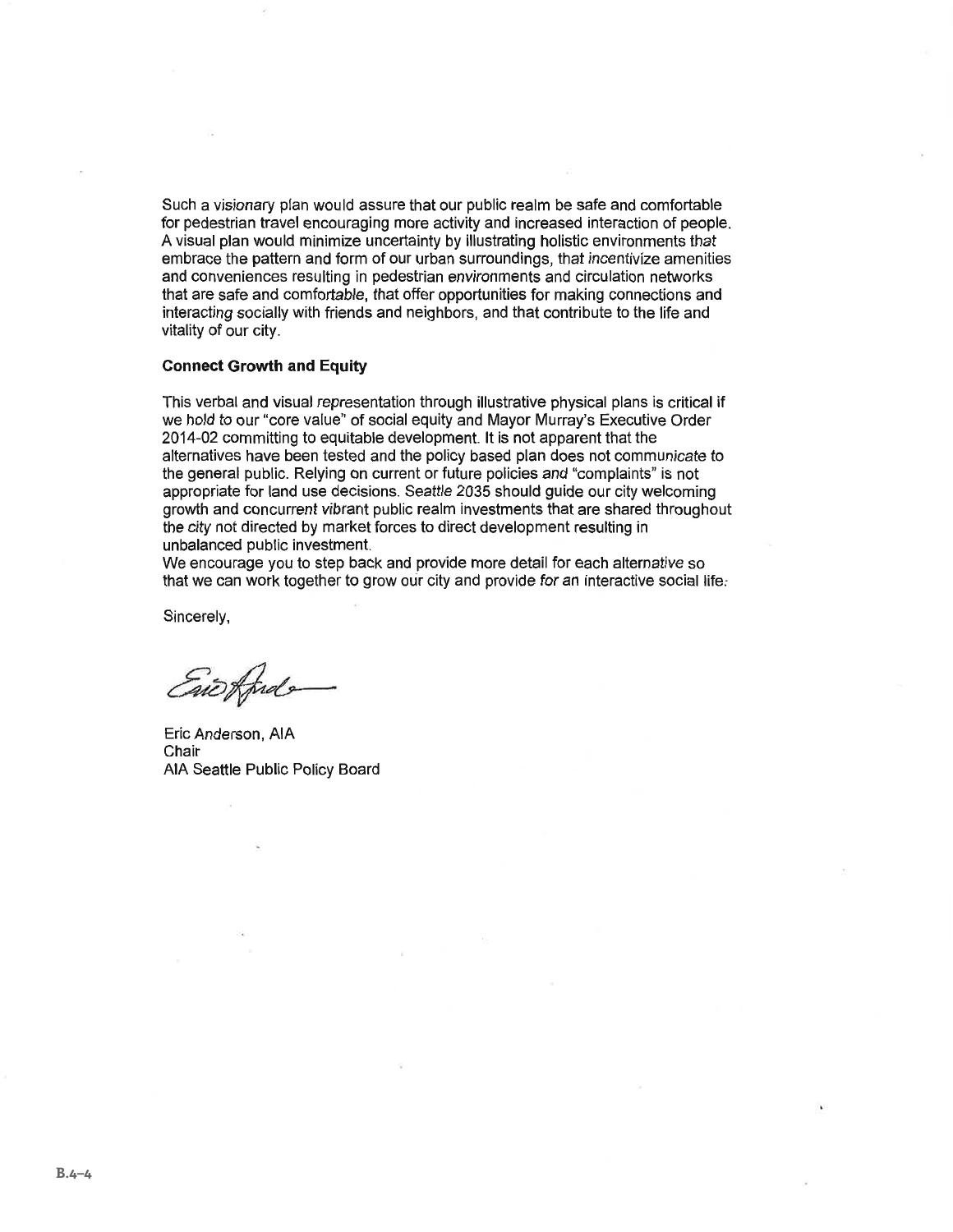| <b>Name</b>   | <b>Date</b>     | <b>Comment</b>                                                                                                                                                                                                                                                                                                                                                                                                                                                                                                                                                    |
|---------------|-----------------|-------------------------------------------------------------------------------------------------------------------------------------------------------------------------------------------------------------------------------------------------------------------------------------------------------------------------------------------------------------------------------------------------------------------------------------------------------------------------------------------------------------------------------------------------------------------|
| (Last, First) | <b>Received</b> |                                                                                                                                                                                                                                                                                                                                                                                                                                                                                                                                                                   |
| Beck,         | 06/19/2015      | June 18, 2015                                                                                                                                                                                                                                                                                                                                                                                                                                                                                                                                                     |
| <b>Brian</b>  |                 |                                                                                                                                                                                                                                                                                                                                                                                                                                                                                                                                                                   |
|               |                 | Honorable Edward B. Murray                                                                                                                                                                                                                                                                                                                                                                                                                                                                                                                                        |
|               |                 | City of Seattle                                                                                                                                                                                                                                                                                                                                                                                                                                                                                                                                                   |
|               |                 | PO Box 94749                                                                                                                                                                                                                                                                                                                                                                                                                                                                                                                                                      |
|               |                 | Seattle, WA 98124                                                                                                                                                                                                                                                                                                                                                                                                                                                                                                                                                 |
|               |                 | Dear Mayor Murray,                                                                                                                                                                                                                                                                                                                                                                                                                                                                                                                                                |
|               |                 | I'm writing to express my deep concern about the proposed<br>Seattle 2035 Comprehensive Plan Amendments that impact<br>Seattle's 6,000 acres of industrial land.                                                                                                                                                                                                                                                                                                                                                                                                  |
|               |                 | These amendments from the Department of Planning and<br>Development (DPD) place unnecessary limitations on land<br>use in the city's industrial areas, where non-industrial uses<br>were dramatically limited in 2007. They impose a one-size-<br>fits-all set of rules on all of Seattle's diverse industrial lands<br>- areas that feature a unique mix of land uses and should<br>not be painted with the same broad brush.                                                                                                                                    |
|               |                 | Currently, 87 percent of Seattle's industrial land base (IG1<br>and IG2 zoning) is protected in perpetuity with strict zoning<br>regulations stemming from the 2007 'downzone', which<br>expressly prohibits the vast majority of office and retail<br>uses. With these restrictions already in place, there is no<br>immediate, imminent threat to Seattle's industrial areas<br>that necessitates new restrictions that permanently<br>constrain flexibility in Industrial Commercial zones and in all<br>Manufacturing/Industrial Centers.                     |
|               |                 | In Georgetown, there are many pockets of underutilized<br>land that should be allowed to evolve through the<br>continued use of Industrial Commercial zoning. IC zones<br>make up just six percent of Seattle's industrial land base and<br>are located precisely where we need zoning flexibility.<br>Eliminating this zoning designation would eliminate that<br>flexibility and preclude future land uses in Seattle's<br>industrial border areas, areas that serve as buffers between<br>residential urban areas and industrial and manufacturing<br>centers. |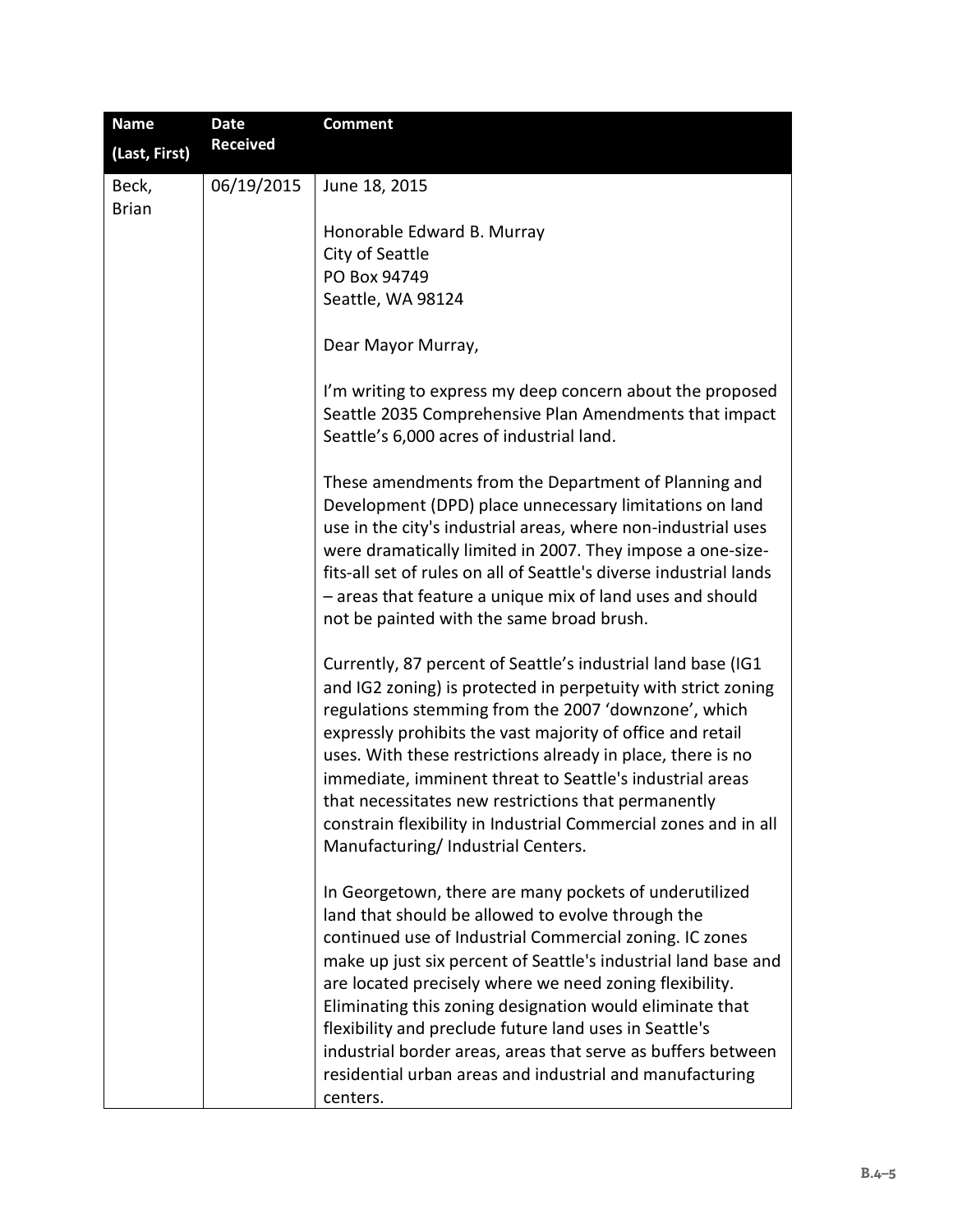| <b>Name</b>   | <b>Date</b>     | <b>Comment</b>                                                                                                                                                                                                                                                                                                                                                                                                                                                                                                                                                                                                                                                      |
|---------------|-----------------|---------------------------------------------------------------------------------------------------------------------------------------------------------------------------------------------------------------------------------------------------------------------------------------------------------------------------------------------------------------------------------------------------------------------------------------------------------------------------------------------------------------------------------------------------------------------------------------------------------------------------------------------------------------------|
| (Last, First) | <b>Received</b> |                                                                                                                                                                                                                                                                                                                                                                                                                                                                                                                                                                                                                                                                     |
|               |                 | I'm equally concerned about the remarkably vague language<br>in the proposed Comprehensive Plan Amendments that sets<br>an unattainably high bar for removing any land from<br>Seattle's massive Manufacturing / Industrial Centers (M/IC).<br>Should the city adopt this language, it would significantly<br>limit future retail and commercial uses in Georgetown for<br>the foreseeable future. And the city should not tie its own<br>hands by restricting the ability to convert<br>Manufacturing/Industrial land to other uses down the road.                                                                                                                 |
|               |                 | When the city adopted the 2007 industrial downzone<br>legislation, the City Council promised to complete a<br>comprehensive review of Georgetown, as well as number of<br>studies and other actions. In the intervening years, much of<br>that promised work (via Resolution 31026) was never<br>completed or implemented only in partial form, raising<br>major concerns about the implications of the proposed<br>amendments for Georgetown.                                                                                                                                                                                                                      |
|               |                 | I am also concerned about the lack of outreach associated<br>with the Department of Planning and Development Studies<br>that led up to this recommendation. The November 2013<br>Duwamish M/IC Policy and Land Use Study did not include<br>outreach to residents of Georgetown, as prescribed by<br>Resolution 31026. Recommendations from this plan were<br>then advanced without discussion from residents and other<br>stakeholders into the 2035 Comprehensive Plan<br>Amendment process as a fait accompli.                                                                                                                                                   |
|               |                 | Georgetown residents are consistently left out of the<br>discussion when it comes to the direction of industrial land<br>in our community. As such, the direction advanced in the<br>2035 Comprehensive Plan doesn't include on-the-ground<br>perspective from residents, property owners, businesses<br>and landholders - and instead only reflects the interests of<br>industrial/manufacturing tenants (existing and those who<br>have left town), industrial lobbying groups, pro-industrial<br>associations, labor groups and public entities, such as the<br>Port of Seattle. While these are important perspectives,<br>they are one side of the discussion. |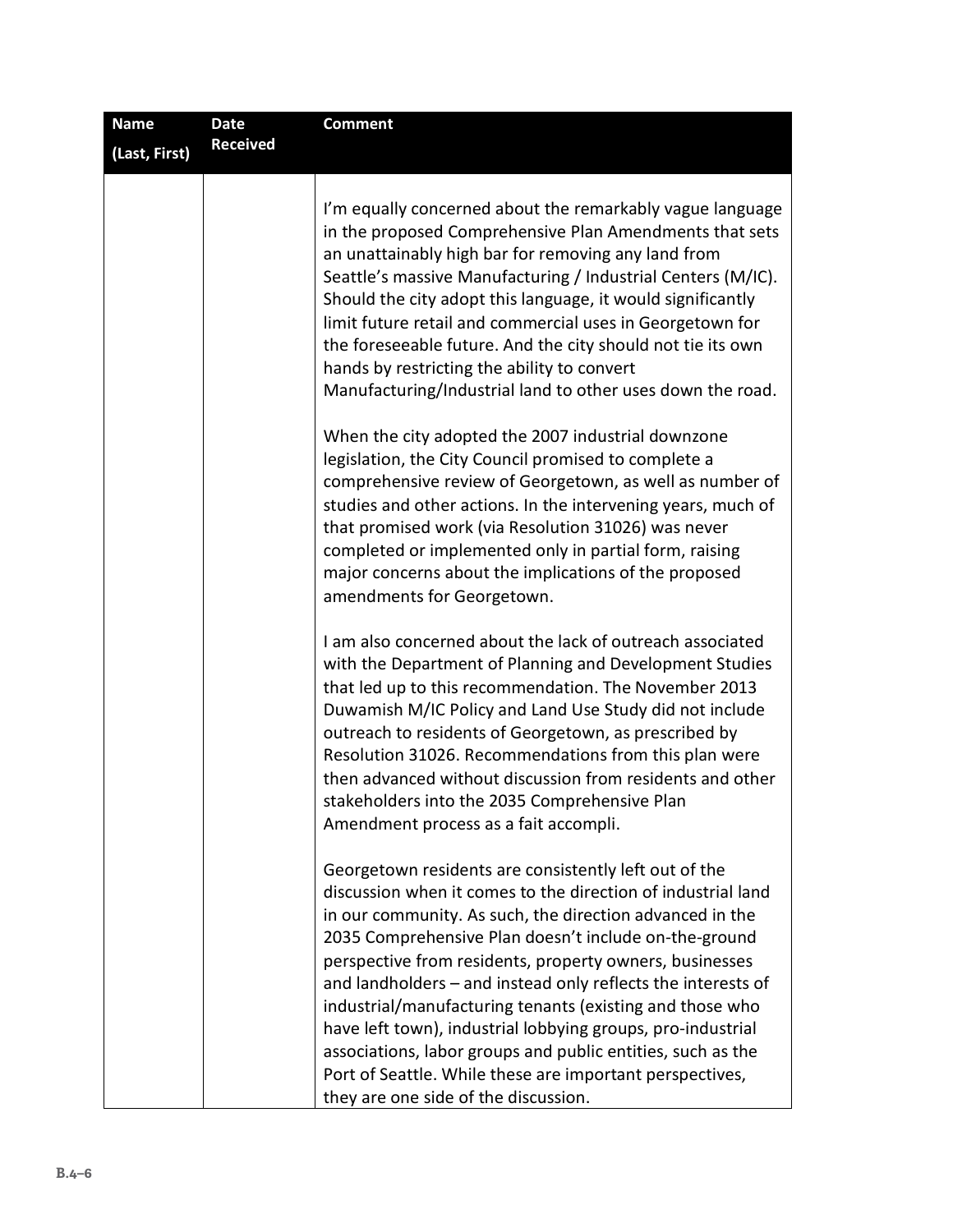| <b>Name</b>       | <b>Date</b>     | <b>Comment</b>                                                                                                                                                                                                                                                                                                                                                                                                       |
|-------------------|-----------------|----------------------------------------------------------------------------------------------------------------------------------------------------------------------------------------------------------------------------------------------------------------------------------------------------------------------------------------------------------------------------------------------------------------------|
| (Last, First)     | <b>Received</b> |                                                                                                                                                                                                                                                                                                                                                                                                                      |
|                   |                 | Before sweeping recommendations are advanced, it's time<br>to bring balance and fair representation to industrial land<br>policy direction.                                                                                                                                                                                                                                                                          |
|                   |                 | As such, I urge you to not move ahead with the proposed<br>restrictions on industrial development from the<br>Comprehensive Plan.                                                                                                                                                                                                                                                                                    |
|                   |                 | Sincerely,                                                                                                                                                                                                                                                                                                                                                                                                           |
|                   |                 | Georgetown Resident<br>Mailing address and/or email address                                                                                                                                                                                                                                                                                                                                                          |
|                   |                 | CC:<br>2035@seattle.gov<br>Kate Joncas, Deputy Mayor, City of Seattle<br>Diane Sugimura, Director, Seattle Department of Planning &<br>Development<br>Tim Burgess, Seattle City Council<br>Bruce Harrell, Seattle City Council<br>Mike O'Brien, Seattle City Council<br>Tom Rasmussen, Seattle City Council<br>Kathy Nyland, Acting Director, Department of<br>Neighborhoods                                         |
| Bleakney,<br>Ross | 06/19/2015      | Please consider the suggestions made here for growth in<br>Seattle: http://www.theurbanist.org/2015/06/16/support-<br>alternative-5-for-seattle-2035/                                                                                                                                                                                                                                                                |
|                   |                 | I support all of these suggestions. I believe the first is the<br>most important one. Our Accessory Dwelling Unit<br>regulations are extremely prohibitive, and this contributes<br>to very high housing costs. If we liberalize the rules (make<br>them more like Vancouver BC or Portland OR) then it will go<br>a long way towards making the city more vibrant and<br>affordable.<br>Sincerely,<br>Ross Bleakney |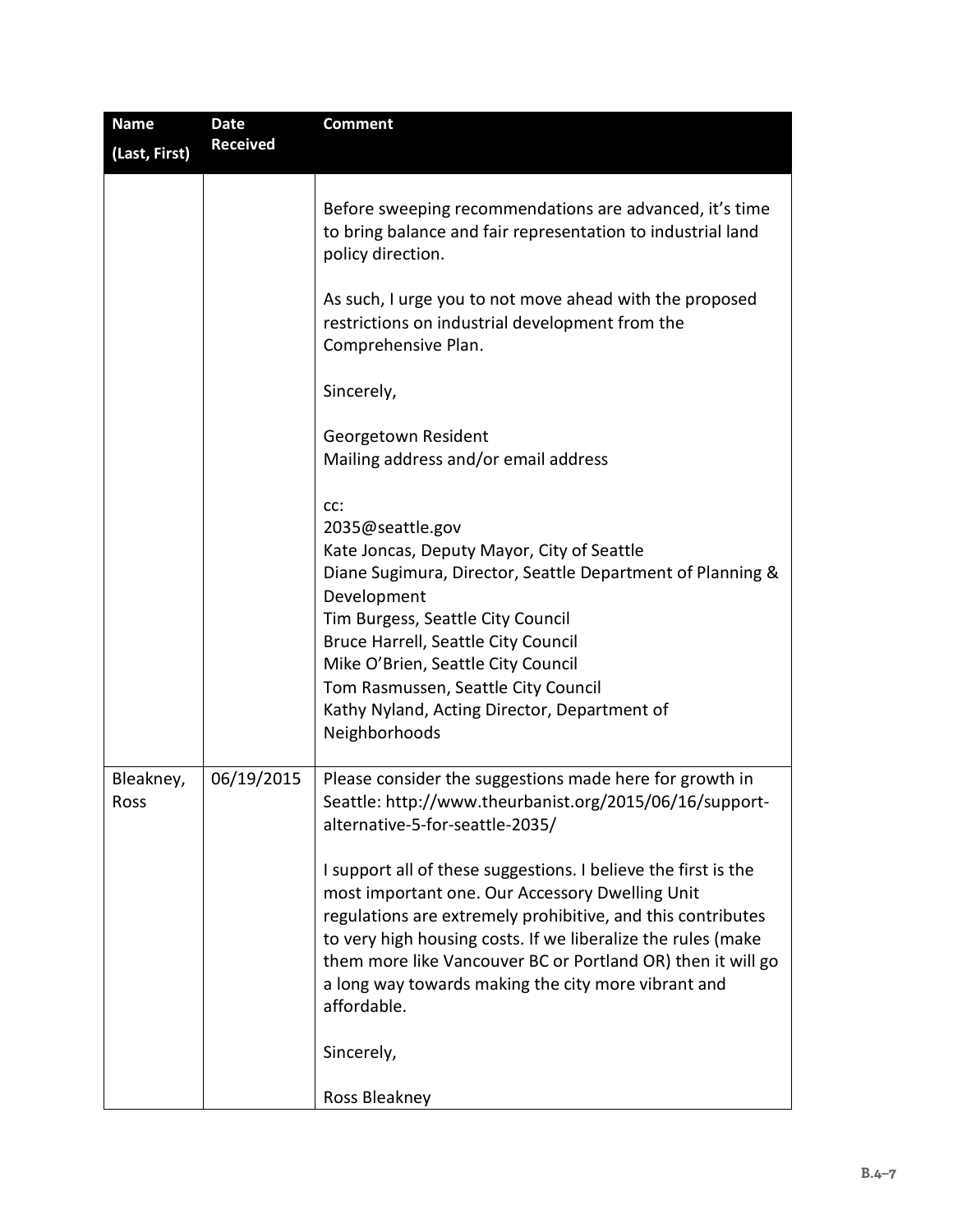| <b>Name</b>          | <b>Date</b>     | <b>Comment</b>                                                                                                                                                                                                                                                                                                                                                                                                                                                                                                                                                                                                                                                                                                                                                                                                                                                                                                                                  |
|----------------------|-----------------|-------------------------------------------------------------------------------------------------------------------------------------------------------------------------------------------------------------------------------------------------------------------------------------------------------------------------------------------------------------------------------------------------------------------------------------------------------------------------------------------------------------------------------------------------------------------------------------------------------------------------------------------------------------------------------------------------------------------------------------------------------------------------------------------------------------------------------------------------------------------------------------------------------------------------------------------------|
| (Last, First)        | <b>Received</b> |                                                                                                                                                                                                                                                                                                                                                                                                                                                                                                                                                                                                                                                                                                                                                                                                                                                                                                                                                 |
| Burnstein,<br>Daniel | 6/24/2015       | Dear Gordon Clowers:                                                                                                                                                                                                                                                                                                                                                                                                                                                                                                                                                                                                                                                                                                                                                                                                                                                                                                                            |
|                      |                 | As part of the city's Comprehensive Plan update, please<br>consider preservation of the built environment as an<br>important civic asset. Most people are particularly<br>attracted to neighborhoods that maintain a significant<br>amount of building stock built prior to World War II. Please<br>help keep Seattle beautiful and livable by enhancing zoning<br>or other regulations that will ensure that these properties<br>will be saved from demolition.                                                                                                                                                                                                                                                                                                                                                                                                                                                                                |
|                      |                 | Thank you,<br>Daniel Burnstein<br>Professor Emeritus of History, Seattle University<br>home address: 2106 48th Ave. SW, Seattle 98116                                                                                                                                                                                                                                                                                                                                                                                                                                                                                                                                                                                                                                                                                                                                                                                                           |
|                      |                 | --                                                                                                                                                                                                                                                                                                                                                                                                                                                                                                                                                                                                                                                                                                                                                                                                                                                                                                                                              |
| Cullen,<br>Joanna    | 06/19/2015      | I am adding to my comments in hope that they will count as<br>having been delivered on 6/18"<br>On Fri, Jun 19, 2015 at 12:00 AM, Joanna Cullen -<br>jfoxcullen@gmail.com- wrote:<br>The City's Comprehensive Plan is a critical opportunity to<br>address the issues and move forward with a vision for the<br>City that plans for a growing region while creating<br>opportunity for all.<br>Plan for schools. Ensure that the District and the City work<br>together to ensure that the neighborhood school facilities<br>that exist are being used in a way that ensures maximum<br>opportunity for children and families to walk to and have<br>access to schools. Then plan for new buildings if necessary.<br>Plan for parks and open space. Ensure that all have a very<br>walkable public park and especially add to those as<br>development is added. Plan for parks in areas that are<br>deficit of parks such as 23rd and E, Union, |
|                      |                 | Plan for families. Do not take away the space for single                                                                                                                                                                                                                                                                                                                                                                                                                                                                                                                                                                                                                                                                                                                                                                                                                                                                                        |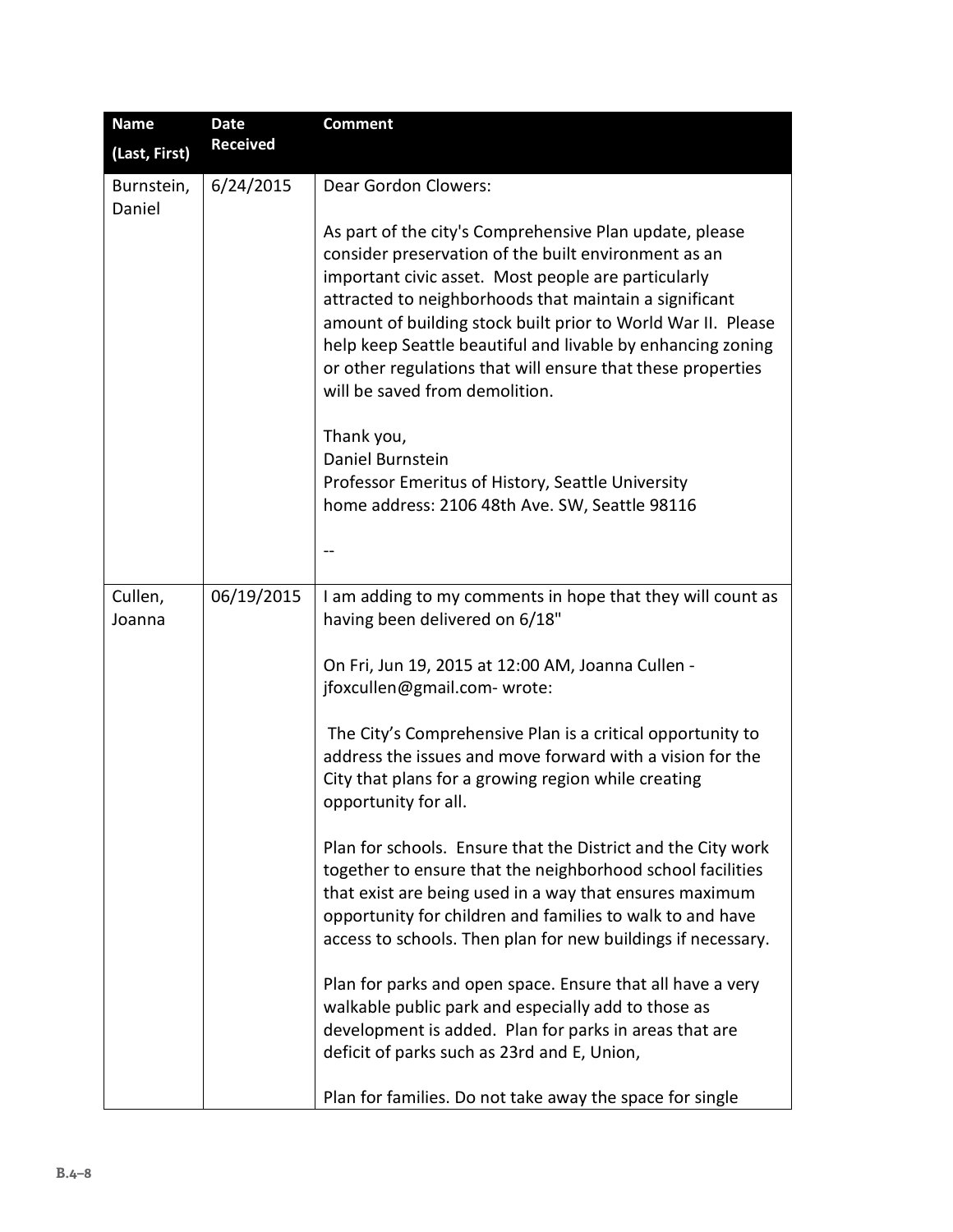| <b>Name</b>   | <b>Date</b>     | <b>Comment</b>                                                                                                                                                                                                                                                                                                                                                                                                                                                                                                                                                                                                                                                                                                                                                                                                          |
|---------------|-----------------|-------------------------------------------------------------------------------------------------------------------------------------------------------------------------------------------------------------------------------------------------------------------------------------------------------------------------------------------------------------------------------------------------------------------------------------------------------------------------------------------------------------------------------------------------------------------------------------------------------------------------------------------------------------------------------------------------------------------------------------------------------------------------------------------------------------------------|
| (Last, First) | <b>Received</b> |                                                                                                                                                                                                                                                                                                                                                                                                                                                                                                                                                                                                                                                                                                                                                                                                                         |
|               |                 | family housing for apartments, Ensure that development<br>lowrise and highrise include family units providing for mixed<br>income communities. Distribute density so that perhaps it<br>is around the light rail stations for instance but with single<br>family home yards and canopy as you move away from that.<br>Do not become concrete everywhere. Ensure adequate<br>transitions from 65 to 40 to single family, Townhouses in<br>lowrise areas provide an opportunity for family housing.<br>More family housing for all income levels is needed,<br>http://www.seattle.gov/Documents/Departments/SeattlePl<br>anningCommission/AffordableHousingAgenda/FamSizePC_d<br>ig final1.pdf<br>http://www.seattletimes.com/seattle-news/data/seattle-<br>no-1-for-techies-looking-to-flee-california/                  |
|               |                 | Plan for mixed income communities. Do not destroy existing<br>low income housing but then distribute new low income<br>and affordable housing to areas where it does not currently<br>exist.                                                                                                                                                                                                                                                                                                                                                                                                                                                                                                                                                                                                                            |
|               |                 | Plan for transit and transportation. Be realistic in the<br>planning for needs. Do not underestimate the automobile<br>needs, Do studies of each area during planning. Maintain a<br>great distributed system of neighborhood connections while<br>adding to it. Encourage more use of transit making easily<br>accessible with few complications, The fewer transfers the<br>better for people of all ages, Do not put bicycle and walking<br>paths near the most congested streets where the air is dirty.<br>Exercise is good. Breathing bad air is not good. 10 minute<br>walking is not the same for all. Transit should exist within a<br>block of major grocery stores. Small children and disabilities<br>change this for many, This is rather disingenuous measure.<br>When measuring travel time add my walk. |
|               |                 | It is much preferable for students to not have to transfer.                                                                                                                                                                                                                                                                                                                                                                                                                                                                                                                                                                                                                                                                                                                                                             |
|               |                 | Distribute density in a way that makes it so all<br>neighborhoods have areas of density and single family<br>homes. This will also efficiently feed a good distributed<br>transit network that works for everyone, Perhaps work with<br>schools and families to ensure that all students have an                                                                                                                                                                                                                                                                                                                                                                                                                                                                                                                        |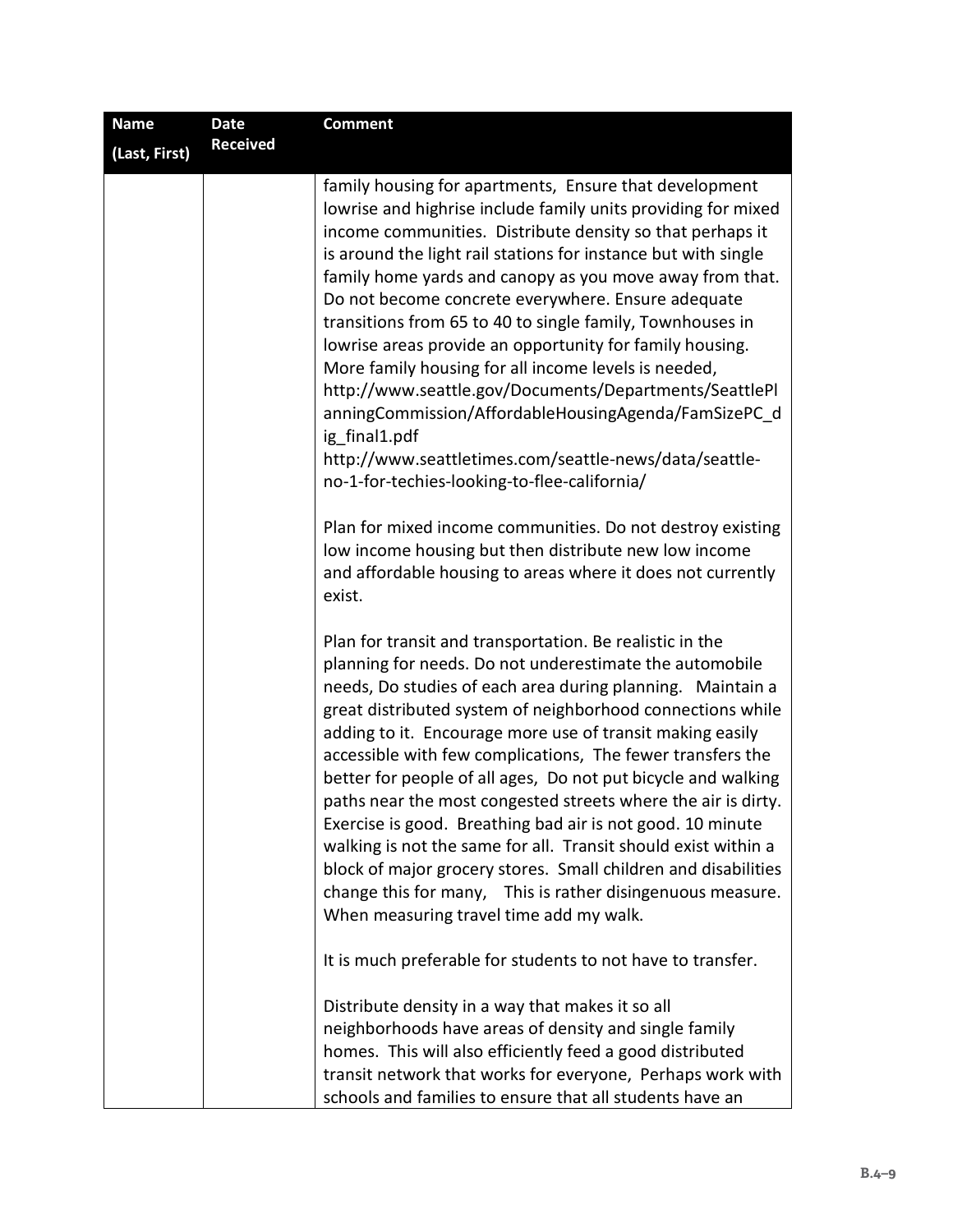| <b>Name</b>       | <b>Date</b>     | <b>Comment</b>                                                                                                                                                                                                                                                                                                                                                                                                                                                                                                                                                                                                                                                                                                                                                                                                                                                                                    |
|-------------------|-----------------|---------------------------------------------------------------------------------------------------------------------------------------------------------------------------------------------------------------------------------------------------------------------------------------------------------------------------------------------------------------------------------------------------------------------------------------------------------------------------------------------------------------------------------------------------------------------------------------------------------------------------------------------------------------------------------------------------------------------------------------------------------------------------------------------------------------------------------------------------------------------------------------------------|
| (Last, First)     | <b>Received</b> |                                                                                                                                                                                                                                                                                                                                                                                                                                                                                                                                                                                                                                                                                                                                                                                                                                                                                                   |
|                   |                 | Orca pass.                                                                                                                                                                                                                                                                                                                                                                                                                                                                                                                                                                                                                                                                                                                                                                                                                                                                                        |
|                   |                 | Plan for clean air and water. Ban as many pesticides and<br>toxic substances as possible, Educate the public about how<br>to prevent such substances including those in prescription<br>drugs and cosmetics from entering the environment. Good<br>solid environmental practices including retaining our trees<br>will help reduce climate change. Demolition of buildings is<br>not good for the air or for the environment. Add incentives<br>to the codes which discourage demolition of structures.<br>Encourage the inclusion of the existing structures where<br>new development is allowed,                                                                                                                                                                                                                                                                                                |
|                   |                 | Plan for some beauty. I know that Seattle architects must<br>be more talented than many of the new structures<br>demonstrate, The new structure at 12th and Madison<br>where the Under Arms once existed is an example of a tall<br>unattractive building, Plan for the view of the city to and<br>from a building, The plan should look at the street<br>experience and the distant view of a building, The<br>appearance of the city as one approaches from our<br>waterways should also be taken into account. We do not<br>want or need wall to wall concrete, We have to be careful<br>not to ruin our beautiful city and the many attributes that<br>make Seattle a desireable place to live, Design and<br>reflecting the most beautiful parts of a neighborhood should<br>be the goal of new buildings. We need to retain some of<br>our character and have a sense of place and history. |
|                   |                 | Joanna Cullen                                                                                                                                                                                                                                                                                                                                                                                                                                                                                                                                                                                                                                                                                                                                                                                                                                                                                     |
|                   |                 | 975 21st Avenue, Seattle, WA<br>206-329-8514<br>jfoxcullen@gmail.com                                                                                                                                                                                                                                                                                                                                                                                                                                                                                                                                                                                                                                                                                                                                                                                                                              |
| Cullen,<br>Joanna | 06/19/2015      | The City's Comprehensive Plan is a critical opportunity to<br>address the issues and move forward with a vision for the<br>City that plans for a growing region while creating<br>opportunity for all.                                                                                                                                                                                                                                                                                                                                                                                                                                                                                                                                                                                                                                                                                            |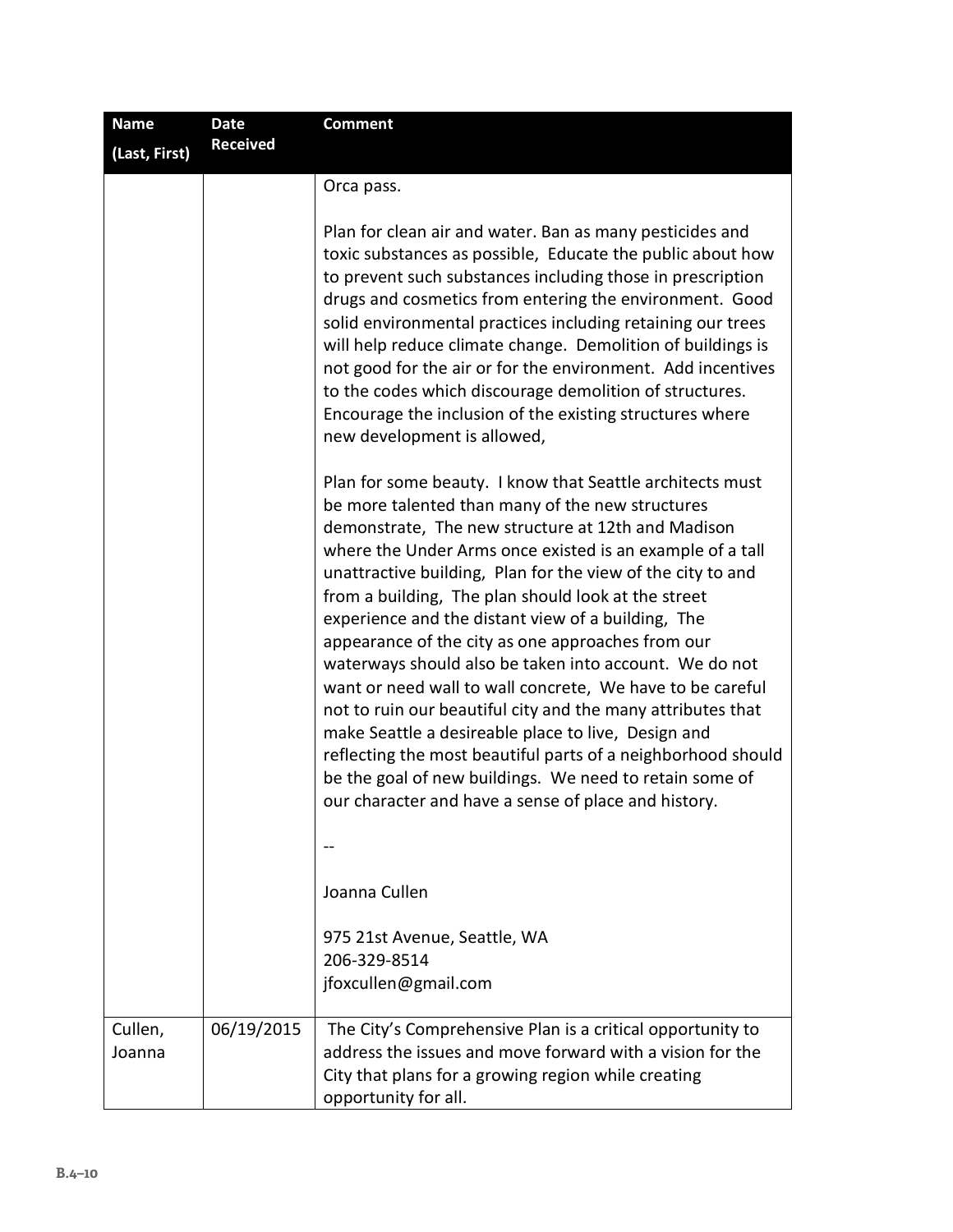| <b>Name</b><br>(Last, First) | <b>Date</b><br><b>Received</b> | <b>Comment</b>                                                                                                                                                                                                                                                                                                                                                                                                                                                                                                                                                                                                                                                                                                                                                                                                                                                                                                                                                                                                                                                                                                                                                                                                                                                                                                                                                                                                                                                                                                                                                 |
|------------------------------|--------------------------------|----------------------------------------------------------------------------------------------------------------------------------------------------------------------------------------------------------------------------------------------------------------------------------------------------------------------------------------------------------------------------------------------------------------------------------------------------------------------------------------------------------------------------------------------------------------------------------------------------------------------------------------------------------------------------------------------------------------------------------------------------------------------------------------------------------------------------------------------------------------------------------------------------------------------------------------------------------------------------------------------------------------------------------------------------------------------------------------------------------------------------------------------------------------------------------------------------------------------------------------------------------------------------------------------------------------------------------------------------------------------------------------------------------------------------------------------------------------------------------------------------------------------------------------------------------------|
|                              |                                | Plan for schools. Ensure that the District and the City work<br>together to ensure that the neighborhood school facilities<br>that exist are being used in a way that ensures maximum<br>opportunity for children and families to walk to and have<br>access to schools. Then plan for new buildings if necessary.<br>Plan for parks and open space. Ensure that all have a very<br>walkable public park and especially add to those as<br>development is added. Plan for parks in areas that are<br>deficit of parks such as 23rd and E, Union,<br>Plan for families. Do not take away the space for single<br>family housing for apartments, Ensure that development<br>lowrise and highrise include family units providing for mixed<br>income communities. Distribute density so that perhaps it<br>is around the light rail stations for instance but with single<br>family home yards and canopy as you move away from that.<br>Do not become concrete everywhere. Ensure adequate<br>transitions from 65 to 40 to single family, Townhouses in<br>lowrise areas provide an opportunity for family housing.<br>http://www.seattle.gov/Documents/Departments/SeattlePl<br>anningCommission/AffordableHousingAgenda/FamSizePC_d<br>ig final1.pdf<br>http://www.seattletimes.com/seattle-news/data/seattle-<br>no-1-for-techies-looking-to-flee-california/<br>Plan for mixed income communities. Do not destroy existing<br>low income housing but then distribute new low income<br>and affordable housing to areas where it does not currently<br>exist. |
|                              |                                | Plan for transit and transportation. Be realistic in the<br>planning for needs. Do not underestimate the automobile<br>needs, Do studies of each area during planning. Maintain a<br>great distributed system of neighborhood connections while<br>adding to it. Encourage more use bu making easily<br>accessible with few complications, The fewer transfers the<br>better for people of all ages, Do not put biclycles and                                                                                                                                                                                                                                                                                                                                                                                                                                                                                                                                                                                                                                                                                                                                                                                                                                                                                                                                                                                                                                                                                                                                  |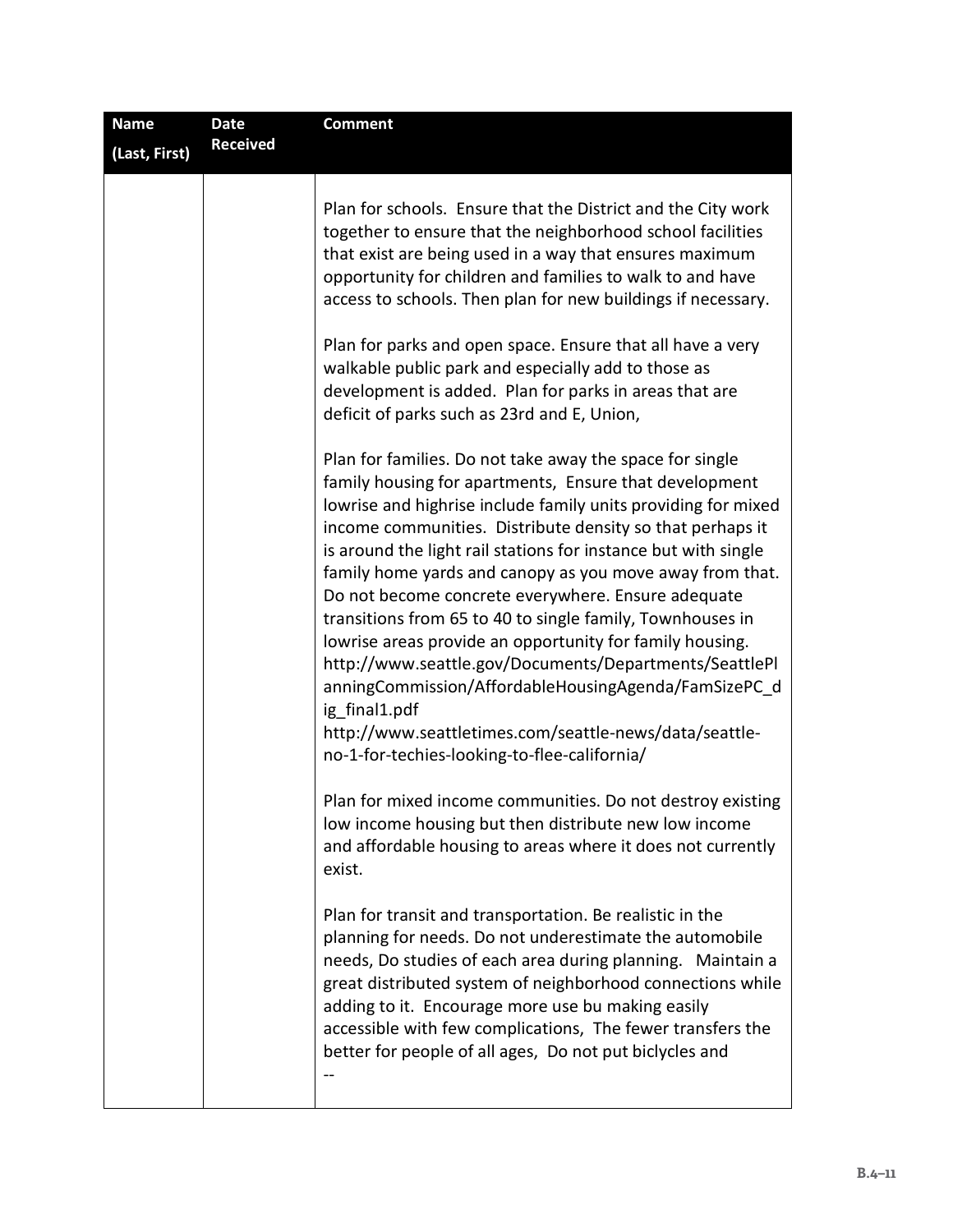| Name<br>(Last, First) | Date<br><b>Received</b> | <b>Comment</b>                                        |
|-----------------------|-------------------------|-------------------------------------------------------|
|                       |                         | Joanna Cullen<br>206-329-8514<br>jfoxcullen@gmail.com |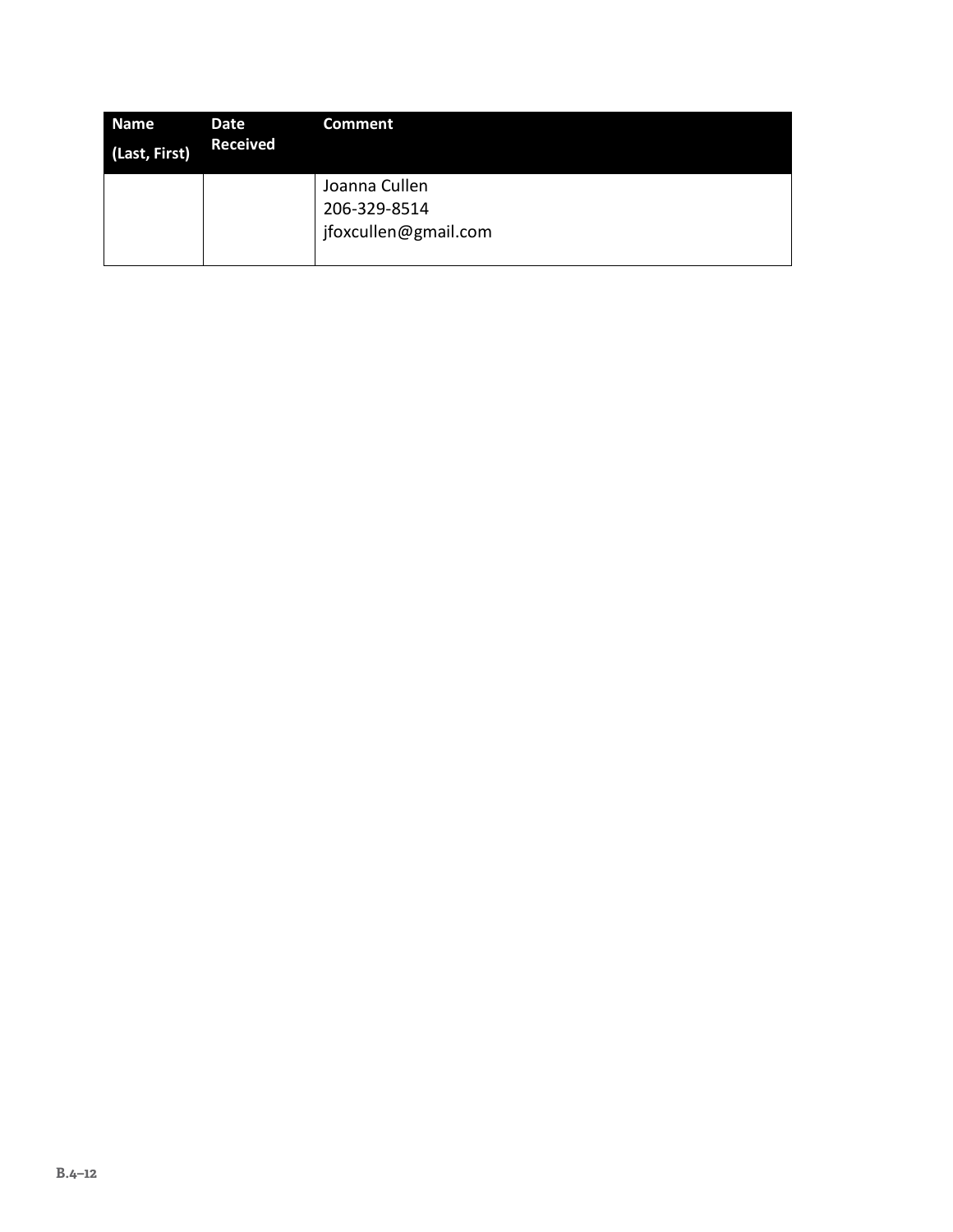June 17<sup>th</sup>, 2015 Gordon Clowers, City of Seattle Department of Planning and Development PO Box 34019 Seattle WA, 98124 RE: City of Seattle Comprehensive Plan Draft Environmental Impact Statement (DEIS)



Dear Mr. Clowers,

## **Note: submitted by Rachel Eagan 06/19/2015**

On Board Othello is a coalition of 25+ Southeast Seattle community leaders working to create, coordinate, and implement a shared vision of equitable growth for the Othello neighborhood. On Board Othello's vision and priorities are grounded in the goals the community developed through the Othello Neighborhood Plan Update in 2009. Together, On Board Othello and community partners are working to foster a strong sense of place, thoughtfully designed development, and equitable growth opportunities at Othello.

We are pleased to participate in Seattle's growth strategy and applaud the City for including racial and social equity in its visioning of the future. We strongly encourage the inclusion of the Equity Analysis in the Environmental Impact Statement, either incorporated in to the text or as an appendix.

We support equitable growth at Othello and prefer Alternative 4, guided growth to urban villages near transit. We do not agree with alternatives that would prevent growth from happening in our community. We believe that equitable growth can bring community amenities and access to opportunities for historically underserved communities. For example, we want more people to live at Othello because we believe that will generate new customers and increased revenues for the numerous small businesses, many of them that operate here.

Preventing growth at Othello and Southeast Seattle will not prevent displacement. Displacement is already happening due to the strong regional economy. We support equitable growth strategies that make critical public investments to mitigate displacement and help people, businesses, and cultural communities prosper in place. We urge you to approve an alternative that brings equitable growth to Othello and includes critical public investments, such as:

- 1. **Façade Improvements:** On Board Othello and the City of Seattle Office of Economic Development recently completed a façade improvement project to a strip of 8 businesses on the NW corner of Othello and MLK Jr Way, adjacent to the Othello Light Rail station. Bright colored paint, new visible signage, and the removal of safety bars from windows and installation of protective window film provide a cohesive look, a clean, safe, and walkable shopping environment, and added visibility from the Light Rail station. The project was completed with the support and guidance of the business owners and investment from the property owner, which was unprecedented. The new look and feel of this entry way to Othello will spur additional economic investment in the community by increasing foot traffic throughout the business district and attracting new customers who previously felt unsafe. Investment in additional façade improvements will support business and job retention, increase investment in local business districts, and serve to mitigate displacement.
- 2. **Technical Assistance for Local Businesses:** Southeast Seattle, and the Othello neighborhood in particular, have historically been an incubator for small, immigrant and refugee owned businesses. They provide a vast array of retail and services that are culturally appropriate for our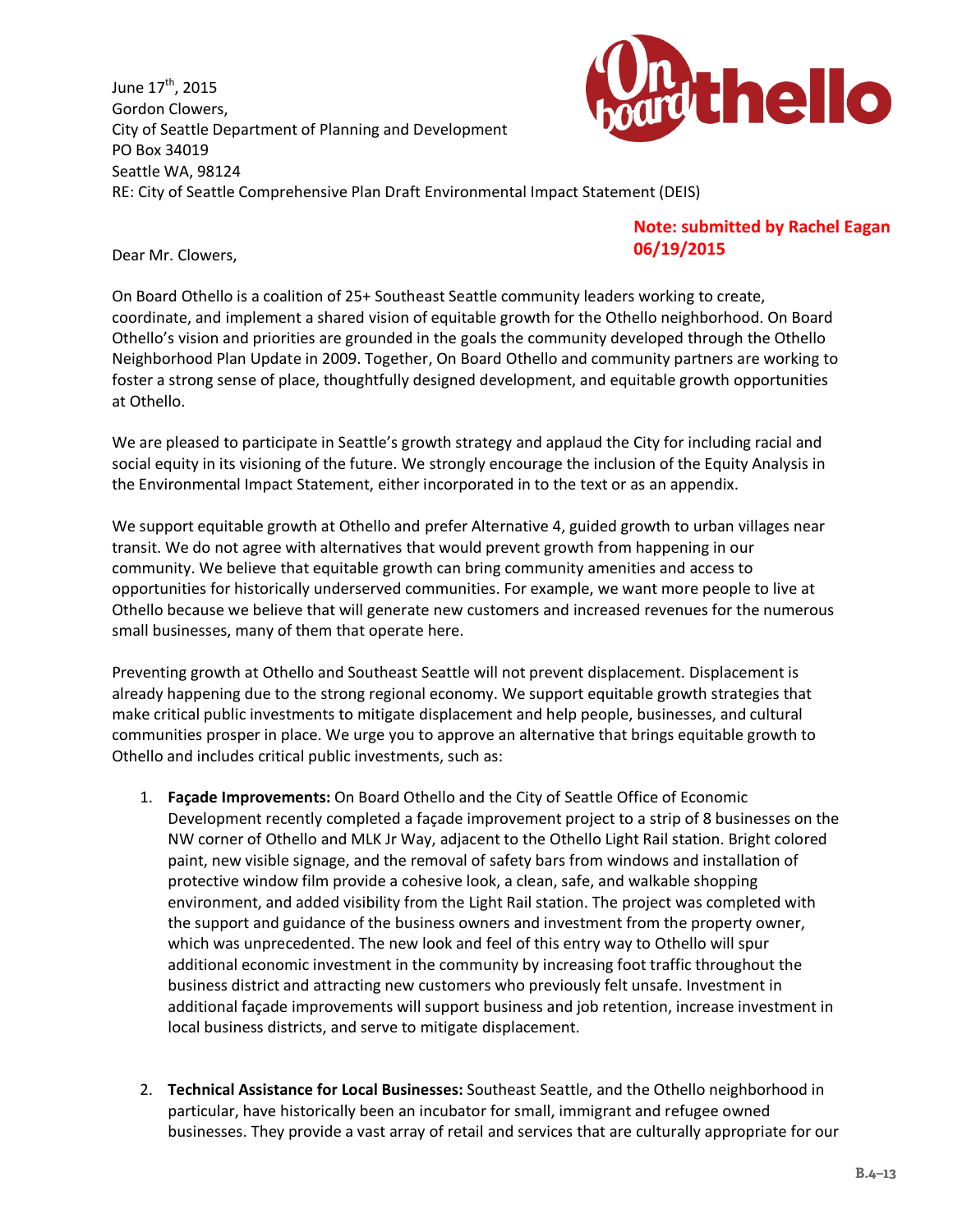diverse population. Through the advocacy of the MLK Business Association and in collaboration with community partners, the Othello business district is gaining popularity as Seattle's local global market. Yet many of these small businesses are facing displacement as rents continue to climb and gentrification of the area increases. TA and expansion support for local businesses provide opportunities that create a continuum for business growth. Business classes, conducted with a cultural lens, provide much needed know how on managing books, updating software, managing a website, and marketing to help our local businesses remain competitive in a quickly changing environment. Public investment in Technical Assistance programming, the Business Associations that advocate for small/local business owners, and expansion of Business Improvement Areas will help our businesses and the people that depend on them for goods and services remain in our neighborhoods.

3. **Anchoring community, cultural, and faith based institutions:** Currently, community, cultural, and faith based institutions are centrally located in the City of Seattle and act as first-stop and one-stop shops providing a broad range of vital services to diverse constituents from a variety of backgrounds, cultures, languages, and faiths. They also help connect clients to additional neighboring services in Seattle. As pillars of their various communities, these institutions also provide a sense of place and belonging to individuals relocating from around the world and across the United States. A major concern in Southeast Seattle is the very real potential that these institutions will soon disappear, forced out by rising rents. Investing in community ownership and looking at creative ways to create ownership opportunities to prevent community, cultural, and faith based institutions from being displaced will provide stability and predictability not only for these institutions but also for the constituents who depend on them. The Multi-Cultural Community Center is a coalition that resulted from the City of Seattle's Community Cornerstones program that is exploring community ownership options, despite funding for the coalition being cut.

*(NOTE: Should these institutions be displaced, and the services they offer with them, constituents would have to travel further—potentially driving if not relocated by public transit or be displaced themselves to access necessary services. This would decentralize the vast service offerings currently in Seattle and could add strain to public transportation and/or place additional vehicles on the road, impacting traffic and climate. The DEIS fails to assess the environmental consequences of displacement.)*

- 4. **Jobs:** While the DEIS does not detail what kinds of jobs the 115,000 will be, we support investment in jobs that complement the unique fabric of our community and that are accessible to communities with barriers to good jobs. Development is already underway at Othello, expanding employment opportunities is necessary for the stabilization of the neighborhood. On Board Othello is currently focused on business attraction and retention in the Othello neighborhood. Beyond bolstering our service industry, potential employment growth in health has been a subject of much community discussion, especially around culturally competent health care. Encouraging more office jobs in Othello will in turn support our business district by having customers to patronize the businesses during the day.
- 5. **An Economic Opportunity Center:** Southeast Seattle is ripe with potential for economic growth but we are held back due to a sore lack of accessible, culturally appropriate access to education, good jobs, and business services. We support investment in an Opportunity Center in Southeast Seattle that is a one-stop location where residents can access post-secondary education that is job- and skill-specific, get a job, or develop a business and where services and programs are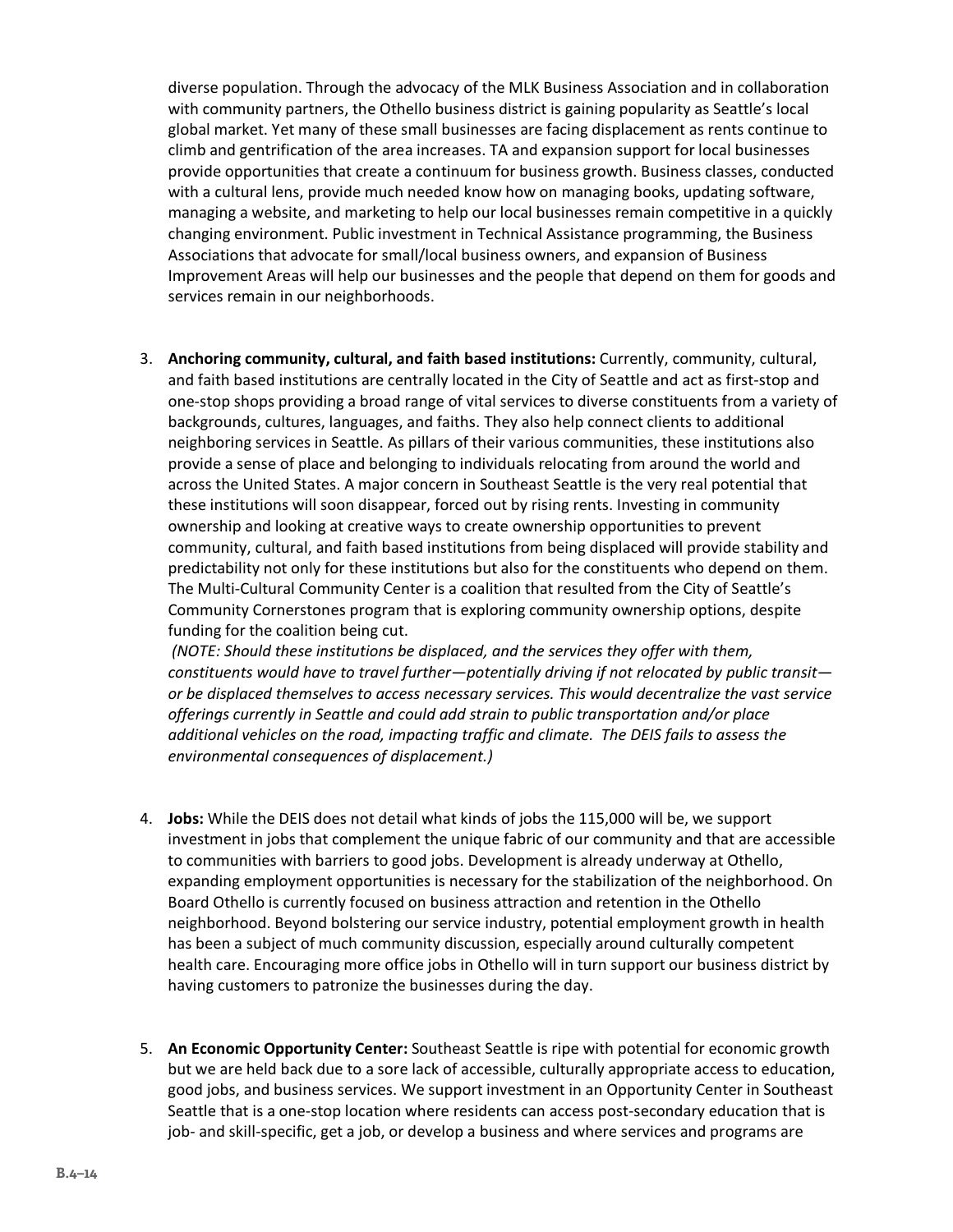delivered by culturally competent staff in a variety of the area's prominent languages. Need for an Opportunity Center has been identified by the community and a feasibility assessment was completed and published in partnership with Community Cornerstones, Grow Seattle, Impact Capital, SEED, and SkillUp Washington.

- 6. **A Graham Street Light Rail Station:** A top priority for Southeast Seattle communities, Rainier Valley in particular, is a new light rail station at Graham Street. Reinvigorating a business and cultural district cut off by light rail construction and isolated now by lack of access to transit, a Graham Street Light Rail station could be an anchor for equitable development. By investing in the locally owned businesses and cultural institutions surrounding the Graham Street node with a Light Rail station, Seattle residents—throughout the city, not just in Southeast—will invigorate the local economy, retain jobs, and preserve the unique, multicultural fabric of the community.
- 7. **Housing:** Rent prices in Seattle have been steadily increasing and will continue to do so throughout the city with or without direct development in a particular Urban Village. Public investment in preserving and expanding homeownership opportunities—looking at residential and commercial land trusts, rehab programs for existing owners, and exploring creative solutions for breaking barriers to ownership—in Southeast Seattle and beyond will help stifle the displacement that is already taking place. We support the Mayor's Housing Affordability and Livability Agenda's committee in exploring solutions to increase density while preserving neighborhood character through detached dwelling units, "mother-in-law" units that don't require driveways/parking, and the ability to create duplexes out of single family homes. In addition, we support multi-family housing—including workforce housing, expanding zoning for moderate density as opposed to exacerbating density only around TOD sites, advance rezoning of redeployment sites, and a linkage fee that directs housing dollars to targeted areas of risk to prevent displacement and encourages an equitable approach in supporting investment especially job creating commercial development—in underinvested areas.

Regardless of what alternative is chosen, the thriving economy throughout the city is going to impact Southeast Seattle. We need public investment to mitigate the displacement that is currently happening and to ensure equitable growth throughout all of Seattle. On Board Othello is committed to working with the City to create equitable development in Southeast Seattle and a prosperous city for all.

#### Sincerely,

Puget Sound Sage Rainier Beach Merchants Association Rainier Beach Action Coalition (RBAC) Rainier Chamber of Commerce HopeCentral **Contral Contral Contral Contract Contract Contract Contract Contract Contract Contract Contract Contract Contract Contract Contract Contract Contract Contract Contract Contract Contract Contract Contract Contr** Huarachitos **Artspace** Filipino Community of Seattle Rainier Restaurant Penniless Projects **Puget Sound Sage** Union Gospel Mission West Coast Commercial Realty

HomeSight East African Community Services (EACS) MLK Business Association Othello Neighborhood Alliance (ONA) Othello Park Alliance (OPA) Othello Station Community Action Team (OSCAT) Rainier Valley Food Bank *Rainier Valley Community Development Fund (RVCDF)* Somali Community Services of Seattle SouthEast Effective Development (SEED) Van Gogh Development Corporation Vietnamese Friendship Association (VFA)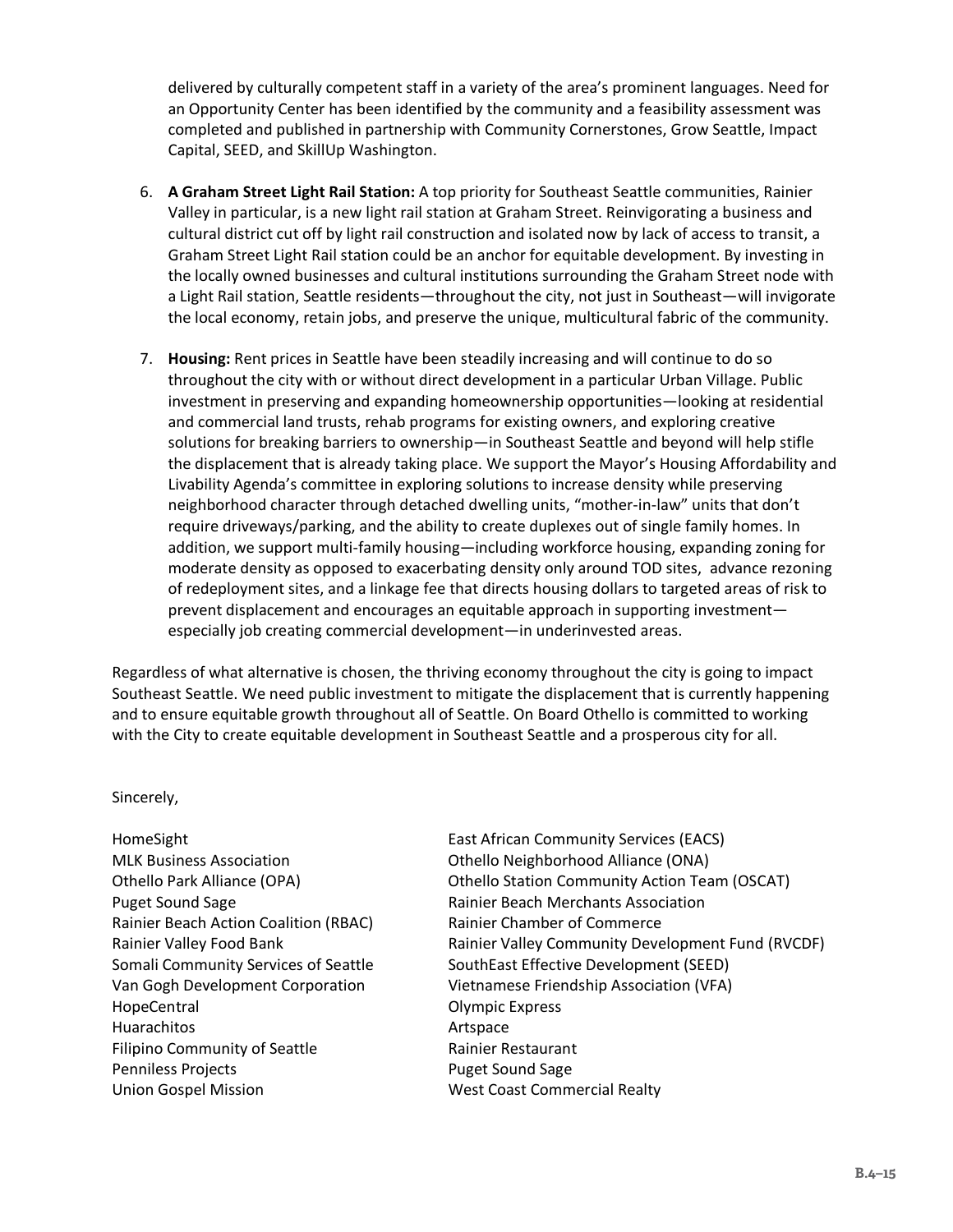| <b>Name</b>   | <b>Date</b>     | <b>Comment</b>                                                                                                                                                                                                                                                                                                                                                                                                                                                                                                                                                                                                                                                                              |
|---------------|-----------------|---------------------------------------------------------------------------------------------------------------------------------------------------------------------------------------------------------------------------------------------------------------------------------------------------------------------------------------------------------------------------------------------------------------------------------------------------------------------------------------------------------------------------------------------------------------------------------------------------------------------------------------------------------------------------------------------|
| (Last, First) | <b>Received</b> |                                                                                                                                                                                                                                                                                                                                                                                                                                                                                                                                                                                                                                                                                             |
| Eals, Clay    | 6/23/2015       | Gordon:                                                                                                                                                                                                                                                                                                                                                                                                                                                                                                                                                                                                                                                                                     |
|               |                 | I realize that I am sending in a comment one week late, but<br>it has been a hectic season for us, and I am just now<br>digesting the DEIS of the Seattle 2035 comp plan. I hope<br>that you can include our organizational voice in the<br>comments, even though this missive is tardy.                                                                                                                                                                                                                                                                                                                                                                                                    |
|               |                 | Our organization's comment is short and straightforward.<br>The DEIS, if I am reading it correctly, seems to omit any<br>significant reference to preservation and its role in<br>community diversity and character, economic vitality and<br>environmental stewardship. This would seem to be a big<br>(and potentially inadvertent) error, given the city's strong<br>landmarks preservation program and its long and deep track<br>record in this arena -- all the way up to and including<br>countless decisions of the city council over the decades. We<br>ask that preservation be inserted as a key value during the<br>next stages of consideration of the Seattle 2035 comp plan. |
|               |                 | Our organizational mission chimes in with that of many<br>others in Seattle: to preserve local heritage through<br>education, preservation and advocacy. No one can<br>reasonably argue that our city's long-range plan should not<br>include preservation as a key value. Thank you for<br>considering this sentiment. I would be happy to answer any<br>questions you may have.                                                                                                                                                                                                                                                                                                           |
|               |                 | Clay Eals<br>executive director<br>Southwest Seattle Historical Society<br>c/o "Birthplace of Seattle" Log House Museum<br>3003 61st Ave. S.W.<br>Seattle, WA 98116-2810                                                                                                                                                                                                                                                                                                                                                                                                                                                                                                                    |
|               |                 | 206-938-5293 (museum: noon-4 p.m. Thursday-Sunday)<br>206-484-8008 (cell)                                                                                                                                                                                                                                                                                                                                                                                                                                                                                                                                                                                                                   |
|               |                 | clay.eals@loghousemuseum.info<br>http://www.loghousemuseum.info                                                                                                                                                                                                                                                                                                                                                                                                                                                                                                                                                                                                                             |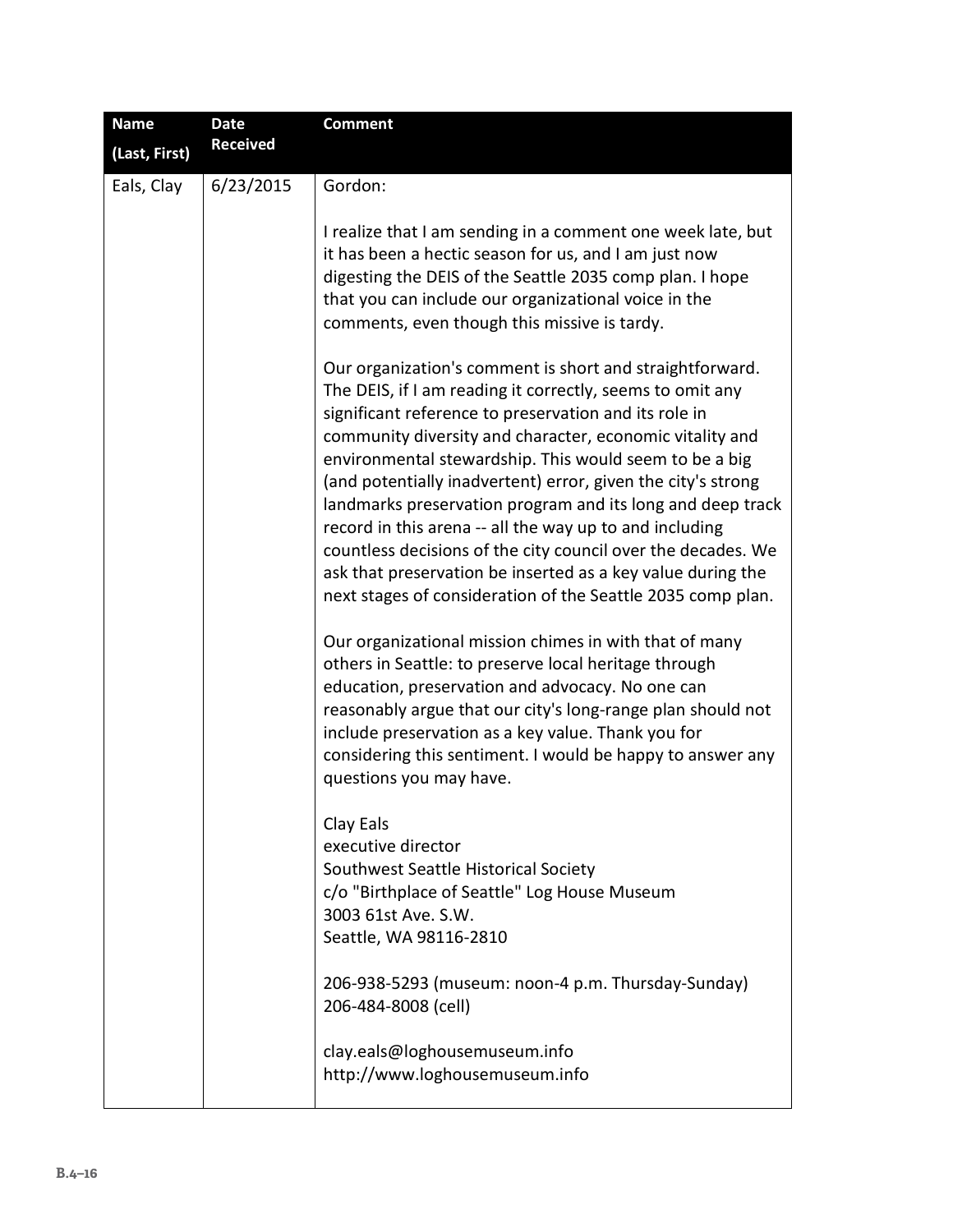From: Richard L. Ellison 8003 28<sup>th</sup> Ave NE, Seattle, WA 98115

To: Gordon Clowers Department of Planning and Development, 700 5th Avenue, Suite 2000, Seattle, WA 98124

June 18, 2015.

Dear Mr. Clowers,

I have the following comments and concerns about the draft Environmental Impact Statement (DEIS) for the Seattle 2035 Comprehensive Plan.

### 1. Impacts on the Urban Forest due to Increased Density

Projections are that Seattle will see a significant increase of 120,000 new residents, 115,000 additional jobs and 70,000 new housing units. The dEIS fails to adequately plan for the impacts of projected growth to mature trees, tree groves, overall forest canopy, urban native wildlife (birds, amphibians and salmon habitats), toxic urban street runoff, aesthetics, and urban island heat effect. Plan Open Space needs for Seattle based on projected growth. Innovative habitat, corridor, watershed, or urban forest plans can assist in mitigation planning.

The DEIS concludes there is no problem because we have the Urban Forest Stewardship Plan and provisions in SMC 25.11, which are currently failing to significantly protect Seattle's magnificent mature trees and urban forest from losses due to development.

The draft EIS provides no direct or detailed evaluation of the yearly or cumulative loss of urban forest canopy due to development and growth and the associated impacts on air pollution and human health, noise, storm water runoff, wildlife habitat, open space, or heat island effects.

#### 2. Impacts to Fish and Wildlife

What are the impacts to urban wildlife (particularly native birds) as a result of current growth and projected growth and development? Create plans to restore the position of an Urban Wildlife Biologist (lost decades ago in budget cuts) and update and implement the already created Urban Wildlife Program. Make special efforts to protect the six bird species of special status. Salmon are a special legacy- make special notes in the Comp Plan. Watershed ecology demands a look at land cover changes throughout the basin and not just streamside.

Do we need a Wildlife Biologist (we lost our City's only one recently in budget cuts? Do we need an office of the City Ecologist, with one person who can oversees all environmental activities and coordinates them? Or is it every City department making the best of the chaos. What is the 20 year vision?

The number and diversity of Seattle's native bird species is declining fast as neighborhoods lose big canopied trees, particularly native tree species. We knew this back in 1984 from Steve Penland's UW's Ph.D. thesis and in 1991 UW professor Dee Boersma's 1991 research confirmed this. Regional habitat fragmentation continues to add to this. "It is not surprising that birds are closely attuned to vegetation. They eat seeds, fruits, and nectar that the plants produce and the insects that feed on plants."

Natives include Downy Woodpecker, Red-breasted Nuthatch, Chestnut-backed Chickadees, and Cedar waxwings are losing ground because they nest and roost only in native trees. Many non-natives prefer nesting in building eaves and highway overpasses. These non-native birds are becoming dominant now, i.e. crows, english sparrows, rock doves (pigeons), and starlings, and they're driving native birds to local extinction.

But what about the special status species that live in Seattle: Pileated woodpeckers, great blue herons, bald eagles, green herons, hooded mergansers? What about wildlife corridors, open space issues, noise abatement problems, fish and amphibians as food, water quality, human ecology, and steep slope development issues?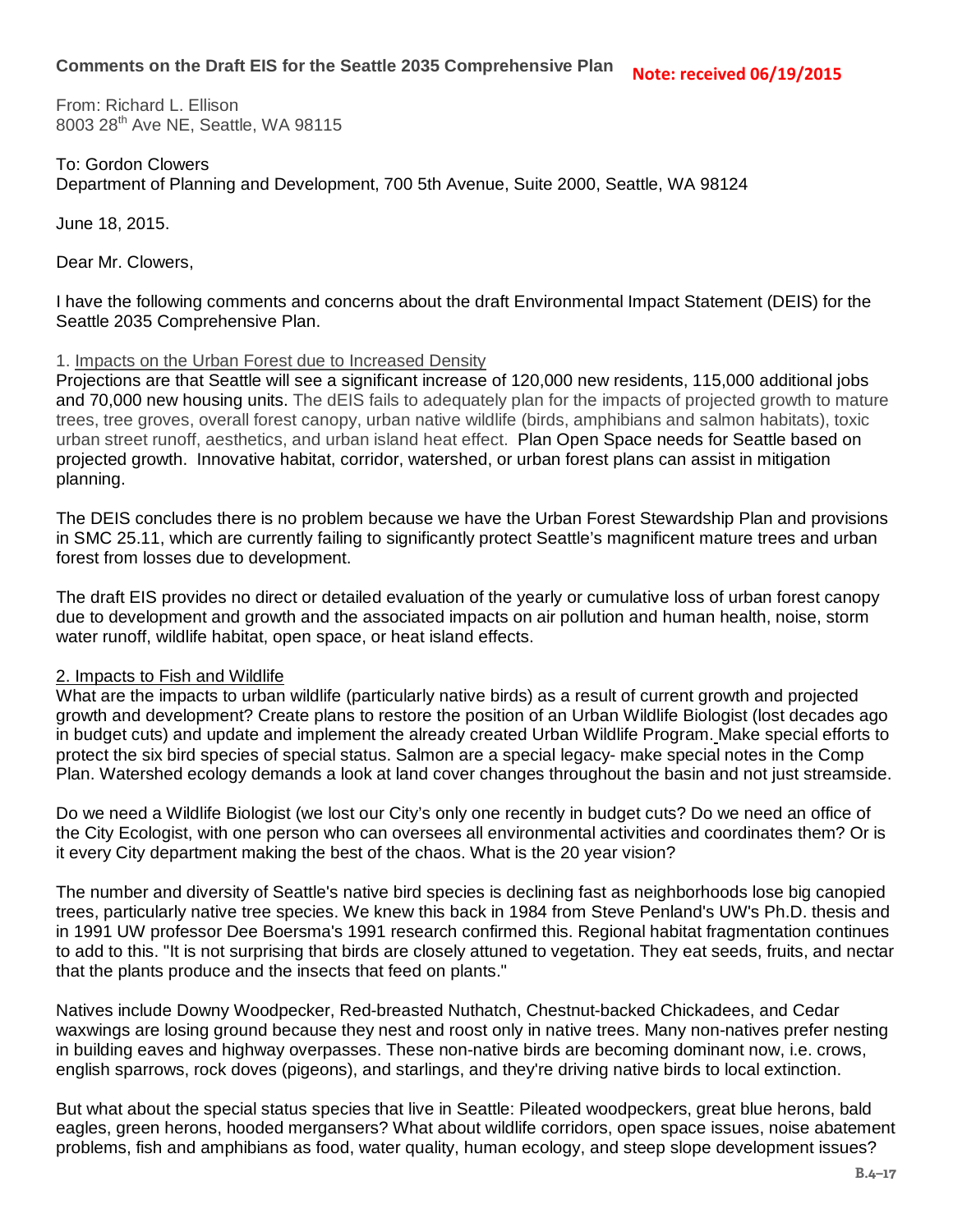Chief Seattle, the first City Ecologist? A myth exists that in being moved on to the reservation, Chief Seattle is purported to having asked the Great White Father to save the animals, to treat them as his brother. Now the animals are all gone, except for the birds, who live in the trees. Save Chief Seattle's dream.

## 3. Steep Slopes.

Much of Seattle's steep slope areas have trees being choked by invasive species such as English Ivy and Clematis. Should mitigation of development on or adjacent to steep slopes require invasive plant species control? What are the current impacts of failing to control invasives on the landslide potential of steep slopes?

Scientific literature repeatedly documents how slope stability is greatly enhanced by trees and other vegetation. Non-native vines such may choke and shade out trees throughout Seattle. Smaller trees and shrubs are simply pulled down and choked by masses of vines. Taller trees are shaded across main branches, become stressed and weak, producing fewer leaves and root hairs. These roots do not hold the soil as readily as fast growing roots from big healthy trees. This can lead to slope failure under saturated soil conditions.

### 4. Forest Canopy

The current City Comprehensive Plan calls for no net loss of canopy. The City does not require an evaluation of impacts to the canopy by each development. There is no accumulated accounting for trees lost with each development project, and so cumulative short and long impacts are not possible to evaluate. Additionally, projected growth of saplings to mitigate loss of mature trees may not accurately estimate future canopy size due to the historic low survival of newly planted trees in Seattle.

Sites undergoing development should include the following evaluations:

Tree Species: speaks to size of canopy and amount of storm water benefit.

DBH: speaks to age of tree and canopy coverage.

Tree Height: speaks to canopy volume and amount of environmental benefit.

Canopy Width (area): speaks to canopy volume and environmental benefit.

Tree Condition: speaks to overall forest health and environmental impacts.

Photographs of the trees on the parcel and adjacent properties.

Canopy coverage as a percent of area pre- and post-project development.

## 5. Inadequate Tree Protection in Current Code

So called protection of exceptional trees under SMC 25.11 is based on a complaint system and is unfortunately not protecting exceptional trees. It is utterly failing to protect the majority of mature trees from being removed in development, particularly in urban growth areas and light rail transportation corridors.

Unless the remaining significant trees are preserved, how can the City hope to truly establish a network of green space connections? Significant trees on private property play a crucial role in connecting public greenspaces. And these connections are crucial in their habitat value, because they allow patches of habitat to connect.

#### 6. Removal of the Current 40% Canopy Cover Long-Term Goal

The Draft EIS proposes eliminating the City's long-term goal of a 40% tree canopy in the current comprehensive plan and replace it with the Urban Forest Stewardship Plan goal of 30% by 2037.

Seattle should not reduce its long term canopy goals. The Urban Forest Commission canopy goals, adopted by the Seattle City Council, and in the current Comprehensive Plan under ENVIRONMENT ELEMENT H Seattle's trees E23 states:

"Achieve no net loss of tree canopy coverage, and strive to increase tree canopy coverage to 40 percent, to reduce storm runoff, absorb air pollutants, reduce noise, stabilize soil, provide habitat, and mitigate the heat island effect of developed areas."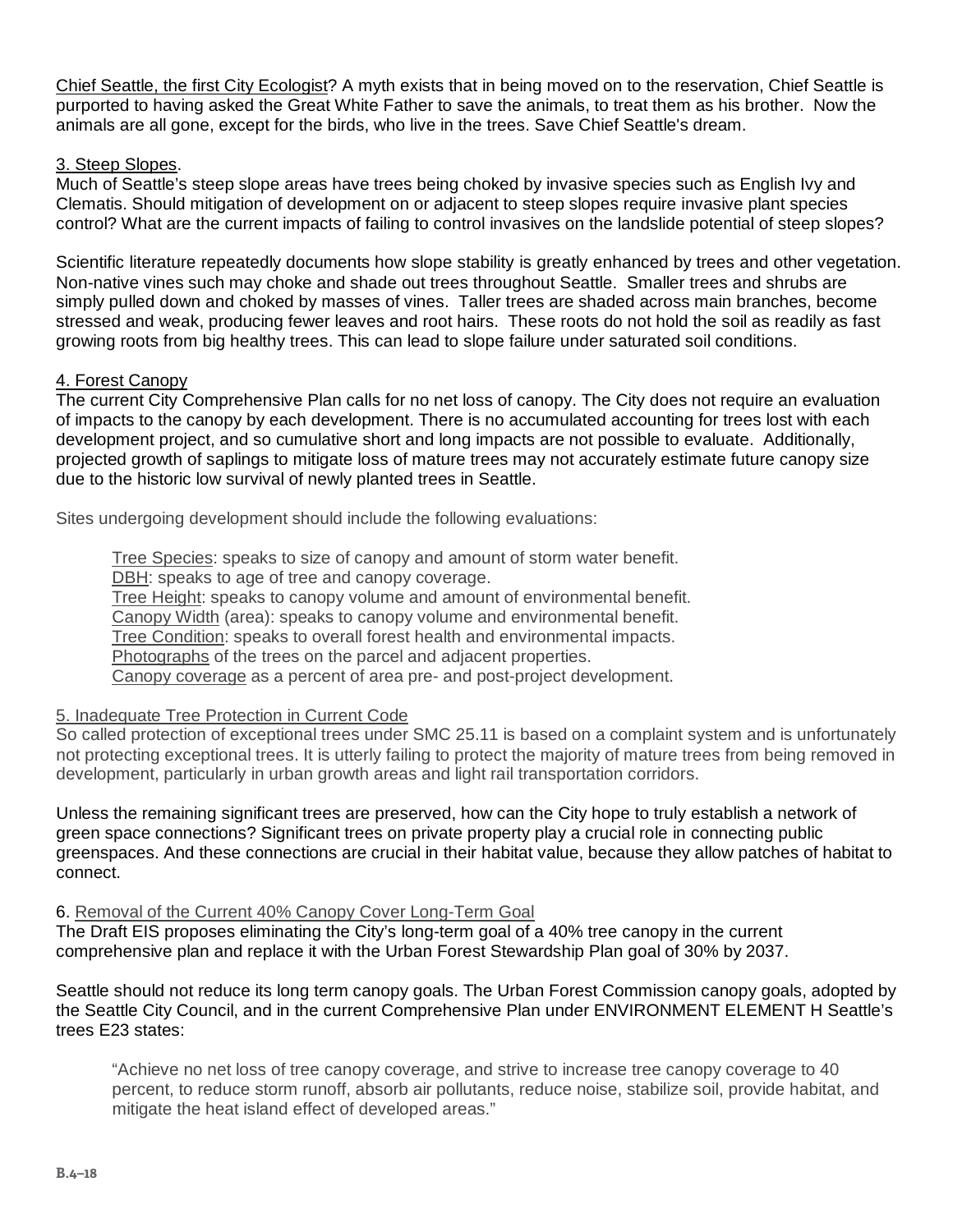115 N. 84th Street Seattle. WA. 98103 (206) 399-0482 Rob.Fellows@mac.com

June 18 2015

City of Seattle Department of Planning and Development Attn: Gordon Clowers 700 5th Avenue, Suite 2000 PO Box 34019 Seattle, WA 98124

Dear Mr. Clowers:

Thank you for the opportunity to comment on the Seattle 2035 draft environmental impact statement (DEIS). This is a strange document, because it describes potential impacts of actions that are not specified. Without knowing what actions are proposed, it is meaningless to describe impacts of hypothetical population and employment distributions, and it is impossible to comment on whether the alternatives have been appropriately specified or impacts disclosed.

There is nothing aspirational in this document. There is no discussion about the characteristics and diversity of communities and housing we desire to create. There no stated objectives for the alternatives, and there is no rationale for selecting one alternative over another. It is left to the reader to reverse-engineer the intent of each alternative, providing no way to evaluate whether the intent would be achieved. I could not divine any "plan" hidden within the impacts assessed.

## **SEPA requires actions be specified.**

While there are four "alternatives" considered in the DEIS, there are no "actions" associated with them. The intent of SEPA is to disclose the results of an action, not the impacts of hypothetical population and employment distributions that the city has no mechanism to achieve. The DEIS seems to be designed to provide environmental coverage for any carte blanche policy that might emerge through the unfinished process of developing the final plan.

With no stated current or proposed mechanism to direct growth beyond the zoning capacity shown in the future land use map (changes to which are not specified), this is a thought experiment describing impact of theoretical distributions of activity with no link to city regulatory actions or infrastructure investment that would cause them. Even changes to the urban village boundaries would have little practical effect without policy changes to the underlying zoning. This document has not disclosed those actions or their implications.

In my opinion, **controversial new elements to the comprehensive plan will still require SEPA disclosure.** This document cannot be construed to disclose the many impacts that could result from the types of action hinted at but not specified in the plan, such as wholesale changes to the future land use map (FLUM) or changing the meaning of zoning or urban village designations.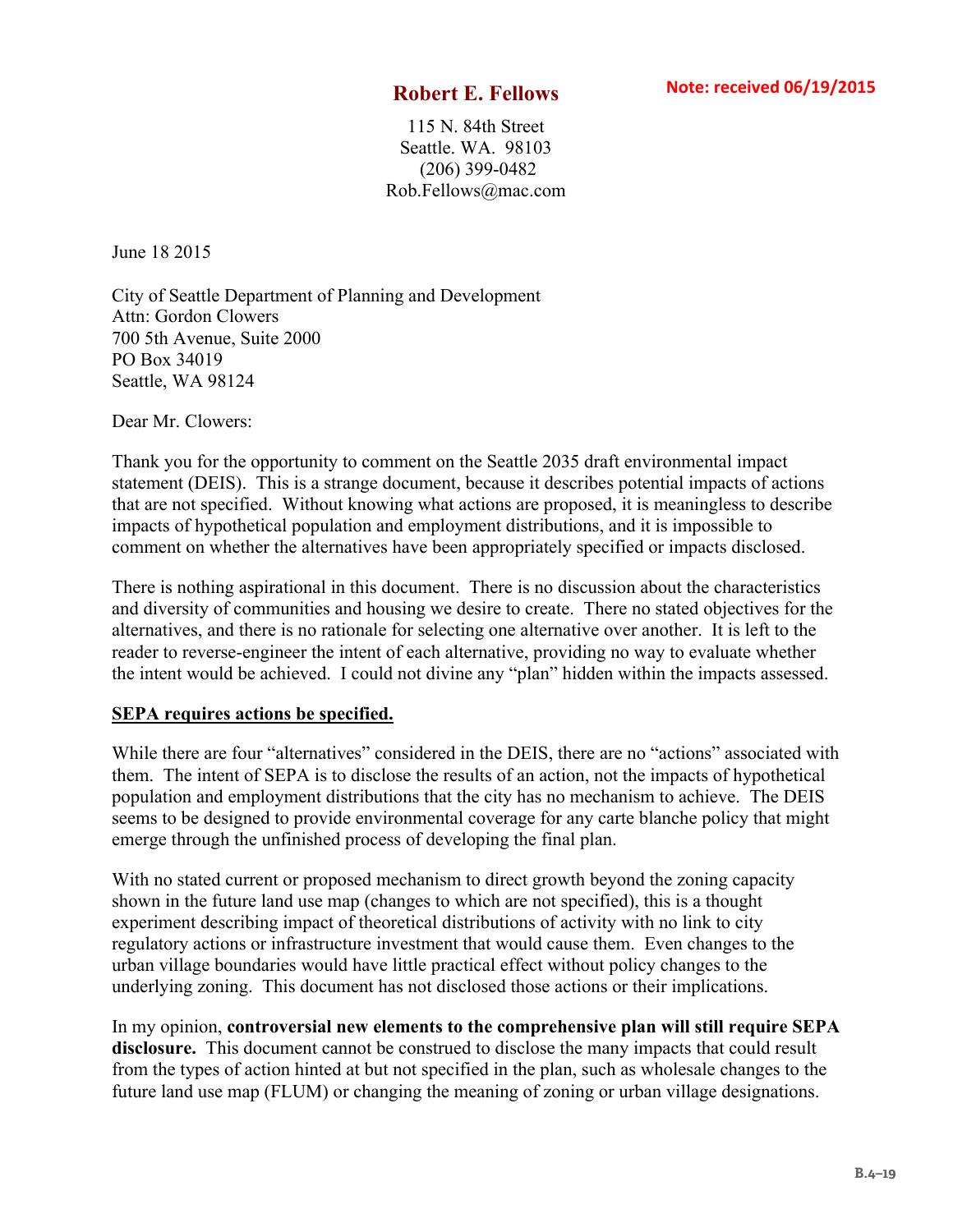Mr. Gordon Clowers Seattle 2035 DEIS Comments Page 2

This is important not only for legal and environmental reasons, but to ensure a full and open discussion of the impacts controversial policies would have on specific neighborhoods to facilitat their informed participation and response. The current document provides no basis for this discussion, and little disclosure to most readers that significant policy changes are under consideration in the first place.

## **Urban billage boundaries and types must be reaffirmed.**

Urban villages established under neighborhood planning in 1999 were the result of intensive outreach. At that time urban villages were described as places that would (by definition) accept the bulk of new development due to their zoning capacity. Designation as an urban village conveyed a commitment by Seattle to focus its infrastructure improvements toward creating high quality urban neighborhoods. Neighborhoods that affirmed urban village designation did so with the understanding it would bring city attention and infrastructure.

Over the past three years city policy has changed the meaning of the term urban village to signify locations where the city would encourage new development by lowering costs and standards facing developers. The most significant effect of an urban village today is elimination of minimum parking requirements for new development regardless of context, and without opportunity for public input. New policies hinted at but not specified in the EIS would go further, allowing higher density in the roughly 1/3 of urban village properties currently zoned for single family houses.

The change in focus for urban villages is disheartening. I have been a strong supporter of the urban village policy since it was adopted because city investment in infrastructure, urban planning and social services need to be focused on places that are becoming dense and accepting the lion's share of new development and its impacts. In the Aurora-Licton Springs urban village, for example, there has been a massive increase in development and density, but no complementary investment of public attention or investment to make it a walkable, thriving business district. Now that goal of public investment and attention seems to be discarded.

Given these existing and potential wholesale changes in the meaning of an urban village designation, the designation means something very different from when these boundaries were established and endorsed through neighborhood plans. In my opinion, **every neighborhood will need to re-assess the urban village boundaries they agreed to previously**.

## **Comprehensive planning should ensure that growth and infrastructure are synchronized.**

The intent of growth management is to ensure that infrastructure and growth are in sync. While there is discussion about impacts of different alternatives, there is not a clear assessment of the infrastructure requirements and implications associated with each of the alternatives. If it's assumed that the capital program would be entirely unaffected by these different growth distributions (should they occur), then comprehensive planning would not be needed. **Without setting forth the alternative investment plans needed to support the alternatives, the impacts and costs cannot be properly understood** as growth management intended.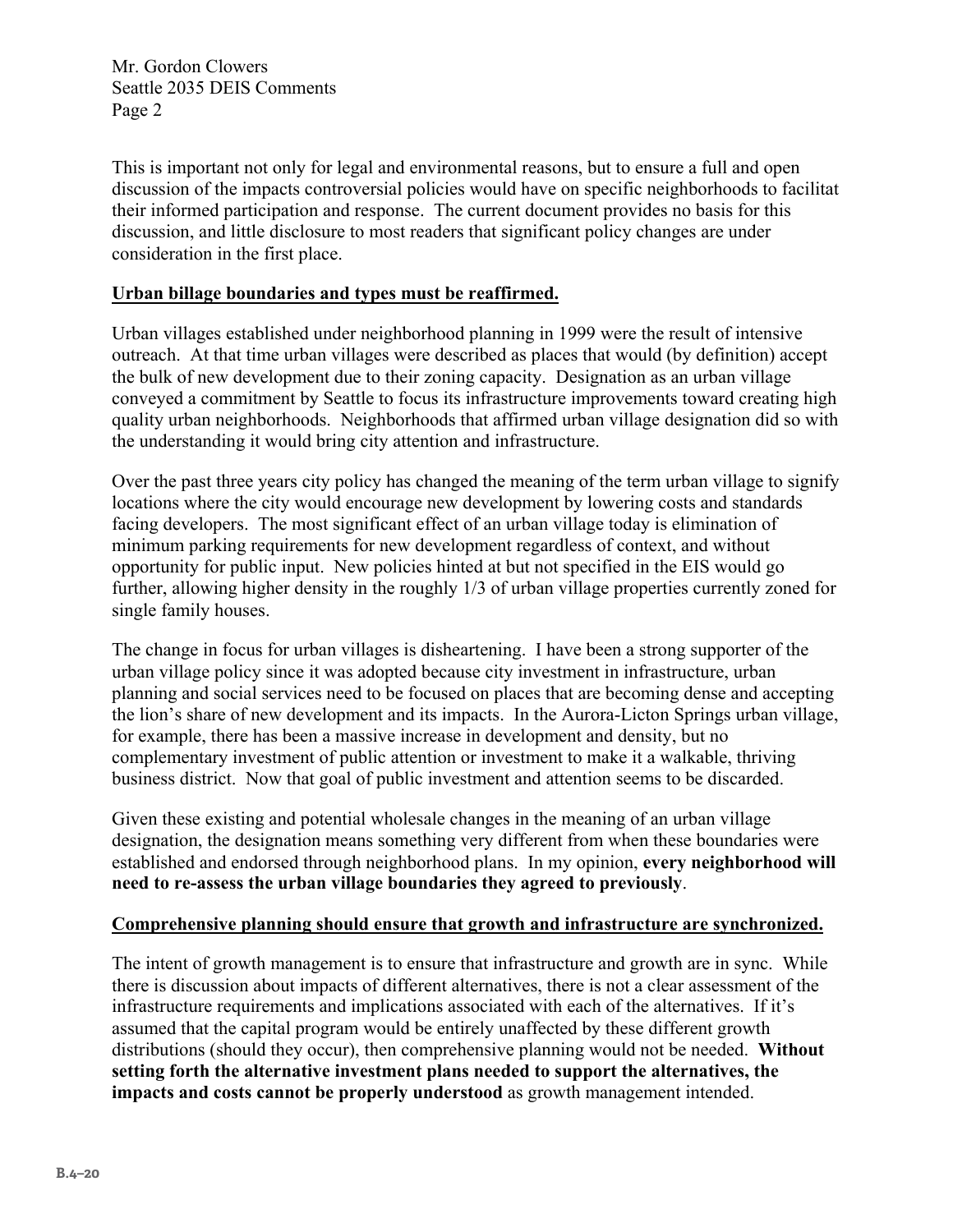Mr. Gordon Clowers Seattle 2035 DEIS Comments Page 3

For example, the analysis does not lay out the costs needed to serve the significant new development in Northwest Seattle, rather it simply assumes that rail will be complete between downtown Seattle and Ballard. While we would love to see this occur, it does not seem appropriate simply to assume it will occur in an environmental document when there has been no commitment to either the plan or its funding.

## **Discussion is needed over causes of unaffordability and displacement.**

There is significant discussion needed over the causes and mitigations for unaffordable housing to assess impacts appropriately. The development community and DPD seem to accept that only the supply and demand are factors, and that any added housing and increased density will improve affordability. But there are many other factors affecting affordability; among them are the market segments and housing types developers are choosing to target, aimed only at the highest income homeowners and lowest standard apartment.

Rather than to "encourage" development and density in what is now a hot real estate market, DPD needs to understand that developers no longer need encouragement to develop in Seattle, and that the city now has more leverage to encourage the types of housing we desire. Rather than to boost developer margins for building mega-houses and micro-apartments, city policies should consider what tools are available to affect the relative profitability of building housing that serves people and families of more moderate means, and to build multi-family housing that is actually targeted to families.

## **Neighborhood aspirations need to be reflected in the plan.**

The overall feeling one gets reading the DEIS and following recent land use debates is that advocates for density believe that the fate of the world depends on its urgent implementation regardless of what current residents desire for their neighborhoods. Many feel neighborhoods should be adapted to serve the needs of transportation (instead of the opposite), and many disagree about the value of rapid densification to affordable housing or neighborhoods.

I fervently believe that planning should be based around the aspirations of people. Community visions and participation is part of having a healthy urban neighborhoods. In almost every case I can think of, projects have been improved because of dialogue with neighborhoods. Most all of us working on neighborhood issues believe more density is coming and will be good for Seattle, but we also want it to occur in a way that fits and enhances our unique neighborhood forms and character. I hope the plan, when complete, will reflect the aspirations of neighborhoods and value of participation in its implementing.

Sincerely,

Rob Fellows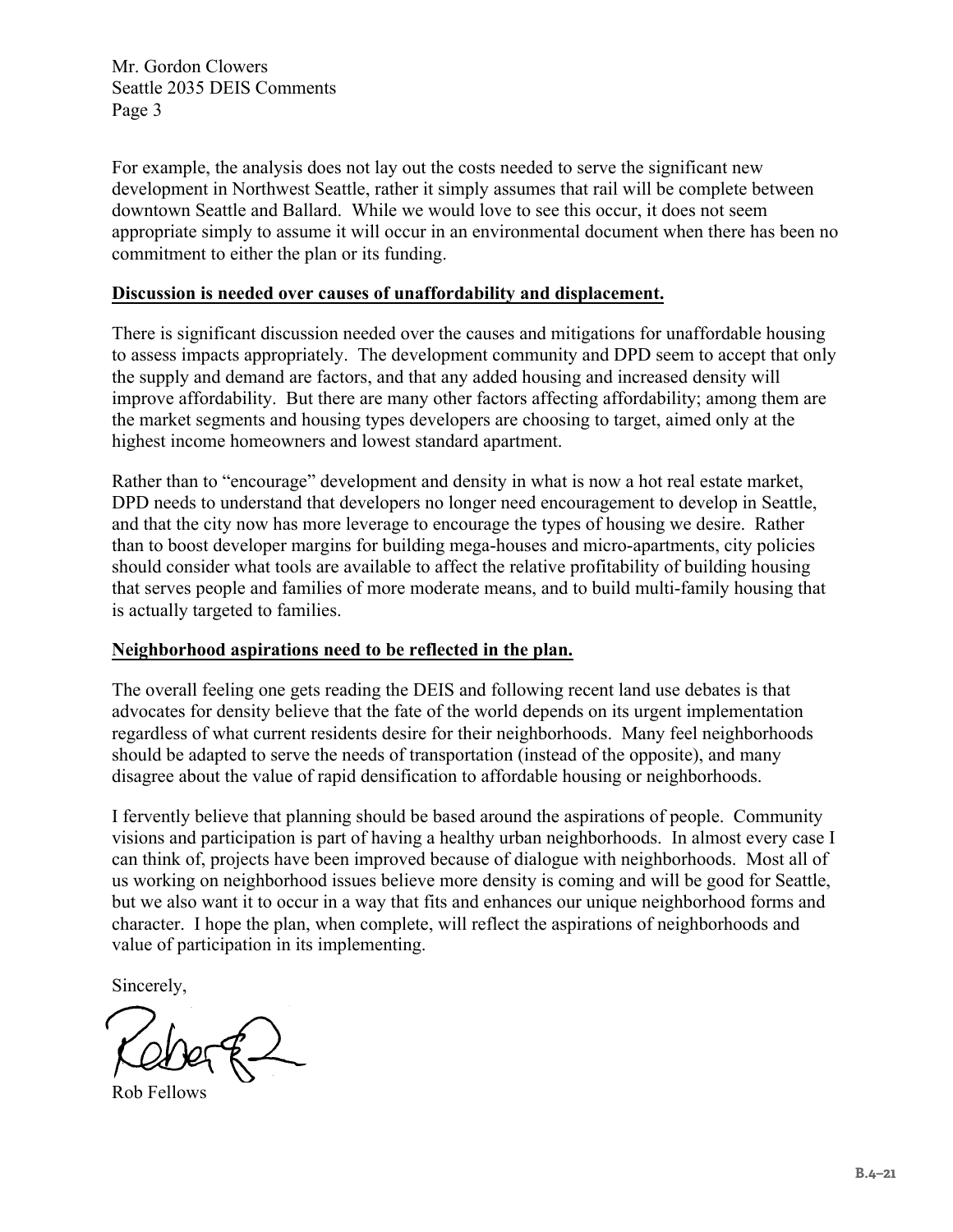| <b>Name</b>       | <b>Date</b>     | <b>Comment</b>                                                                                                                                                                                                                                                                                                                                                                                                                                                                                                                                                                                                                                                                                                                                                                                                                                                                                                                                                                                                                                                                                                                                                                                                                                                                                                                                                                                                                                                                                                                                 |
|-------------------|-----------------|------------------------------------------------------------------------------------------------------------------------------------------------------------------------------------------------------------------------------------------------------------------------------------------------------------------------------------------------------------------------------------------------------------------------------------------------------------------------------------------------------------------------------------------------------------------------------------------------------------------------------------------------------------------------------------------------------------------------------------------------------------------------------------------------------------------------------------------------------------------------------------------------------------------------------------------------------------------------------------------------------------------------------------------------------------------------------------------------------------------------------------------------------------------------------------------------------------------------------------------------------------------------------------------------------------------------------------------------------------------------------------------------------------------------------------------------------------------------------------------------------------------------------------------------|
| (Last, First)     | <b>Received</b> |                                                                                                                                                                                                                                                                                                                                                                                                                                                                                                                                                                                                                                                                                                                                                                                                                                                                                                                                                                                                                                                                                                                                                                                                                                                                                                                                                                                                                                                                                                                                                |
| Flanigan,<br>Bill | 6/30/2015       | Perhaps I missed it, but I don't see anything specifically<br>addressing housing affordability. Affordability is a goal and<br>implied in several discussions, but I'm referring to<br>substantive measures to improve affordability.                                                                                                                                                                                                                                                                                                                                                                                                                                                                                                                                                                                                                                                                                                                                                                                                                                                                                                                                                                                                                                                                                                                                                                                                                                                                                                          |
|                   |                 | Has the city considered changing some of the policies it has<br>that add cost, sometimes without adding value? 5 over 2<br>construction with a concrete podium and wooden framing<br>above is particularly problematic in my eyes. To make the<br>money work, developers are eager to put in retail regardless<br>of a specific site's suitability for ground floor retail/office<br>and a lot of the building's internal services need to be<br>upgraded to commercial grade. That's separate from the<br>cost of the steel & concrete and the environmental impact<br>of said materials. Engineered wood has been shown to<br>perform very well in BC and Europe and could be a locally<br>sourced carbon sink. There is also a great deal of<br>uncertainty and cost associated with the design review<br>process that a move towards form based codes, where<br>appropriate, could address. Instead of trying to achieve a<br>specific result through massing and pages and pages of<br>additional code, simply ask for it from the get go, you know?<br>I think that we are seeing a cycle of displacement and<br>gentrification in large part because it's difficult for<br>developers to build cheaply in the current regulatory<br>climate. South Seattle, for instance, could substantially<br>benefit from reduced housing costs where apartments and<br>flexible spaces make the most sense.<br>Thank you.<br><b>Bill Flanigan</b><br>Graduate Intern   Market Development<br>King County Metro Transit<br>201 South Jackson Street |
|                   |                 | Bill.flanigan@kingcounty.gov                                                                                                                                                                                                                                                                                                                                                                                                                                                                                                                                                                                                                                                                                                                                                                                                                                                                                                                                                                                                                                                                                                                                                                                                                                                                                                                                                                                                                                                                                                                   |
| Hill,             | 06/19/2015      | From: Liz Campbell [mailto:campbellhill1215@msn.com]<br>Sent: Thursday, June 18, 2015 10:42 PM                                                                                                                                                                                                                                                                                                                                                                                                                                                                                                                                                                                                                                                                                                                                                                                                                                                                                                                                                                                                                                                                                                                                                                                                                                                                                                                                                                                                                                                 |
| Gregory           |                 | To: 'Gordon.Clowers@seattle.gov'                                                                                                                                                                                                                                                                                                                                                                                                                                                                                                                                                                                                                                                                                                                                                                                                                                                                                                                                                                                                                                                                                                                                                                                                                                                                                                                                                                                                                                                                                                               |
|                   |                 | Subject: Seattle 2035 Draft EIS                                                                                                                                                                                                                                                                                                                                                                                                                                                                                                                                                                                                                                                                                                                                                                                                                                                                                                                                                                                                                                                                                                                                                                                                                                                                                                                                                                                                                                                                                                                |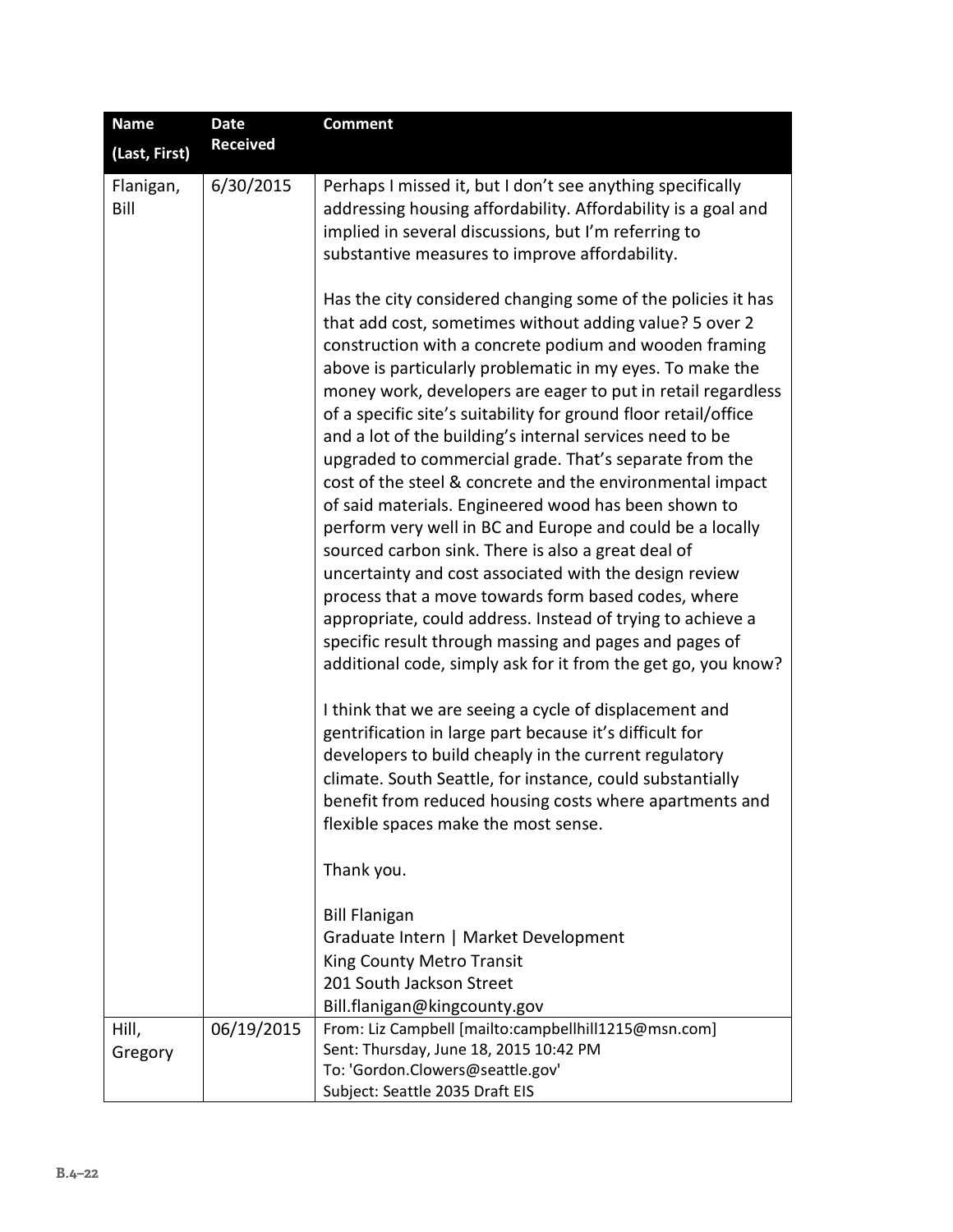| <b>Name</b>   | Date            | <b>Comment</b>                                                                                                                                                                                                                                                                                                                                                                                                                                                                                                            |
|---------------|-----------------|---------------------------------------------------------------------------------------------------------------------------------------------------------------------------------------------------------------------------------------------------------------------------------------------------------------------------------------------------------------------------------------------------------------------------------------------------------------------------------------------------------------------------|
| (Last, First) | <b>Received</b> |                                                                                                                                                                                                                                                                                                                                                                                                                                                                                                                           |
|               |                 | City of Seattle Department of Planning and Development<br>ATT: Gordon Clowers<br>700 5th Avenue, Suite 2000<br>P.O. Box 34109<br>Seattle, WA 98124                                                                                                                                                                                                                                                                                                                                                                        |
|               |                 | Via 2035@seattle.gov                                                                                                                                                                                                                                                                                                                                                                                                                                                                                                      |
|               |                 | RE: Comments on Seattle 2035 Draft EIS                                                                                                                                                                                                                                                                                                                                                                                                                                                                                    |
|               |                 | Dear Mr. Clowers,                                                                                                                                                                                                                                                                                                                                                                                                                                                                                                         |
|               |                 | One of the things that has made Seattle a most livable city is the<br>ability to own a house on a small lot within the city. For most<br>homeowners, there home represents their single largest<br>investment. Single family home owners are disproportionate<br>participants in all manner of public activities that benefit the city.                                                                                                                                                                                   |
|               |                 | Section 3.4 and 3.5 advocate removing policies LU 59 and LU 60<br>from the Comprehensive Plan.                                                                                                                                                                                                                                                                                                                                                                                                                            |
|               |                 | Because these policies preserve the Single Family zoning in<br>Seattle, removing them will have far reaching effects. While<br>Section 3.4 enumerates Alternatives 2, 3 & 4, that actively require<br>the removal of single family zoning in specific areas, Section 3.5<br>suggests thinly fabricated reasons why the policies have no place<br>in the Comprehensive Plan.                                                                                                                                               |
|               |                 | First, I disagree with the notion that removing the policies would<br>have no effect. The Mayor would not bother to advocate their<br>removal if he did not have specific plans in the place to go further<br>to eliminate the single family zones, for which the removal was<br>not a critical element. The Comp Plan is full of policies that have<br>virtually no enforceable related action other than to satisfy<br>Seattle's urge to feel good about itself, and those policies are not<br>planned for elimination. |
|               |                 | Please address the unidentified plan, for which removal of these<br>policies is essential for the unidentified plan to be carries out.                                                                                                                                                                                                                                                                                                                                                                                    |
|               |                 | Second, I believe the reference to LU 59 and LU 60 in Section 3.5<br>is a Trojan horse to ease the rezoning of large areas of SF zoning.                                                                                                                                                                                                                                                                                                                                                                                  |
|               |                 | Please address how the removal of these policies will hasten the<br>rezone of areas not identifies in Alts 2, 3 & 4.                                                                                                                                                                                                                                                                                                                                                                                                      |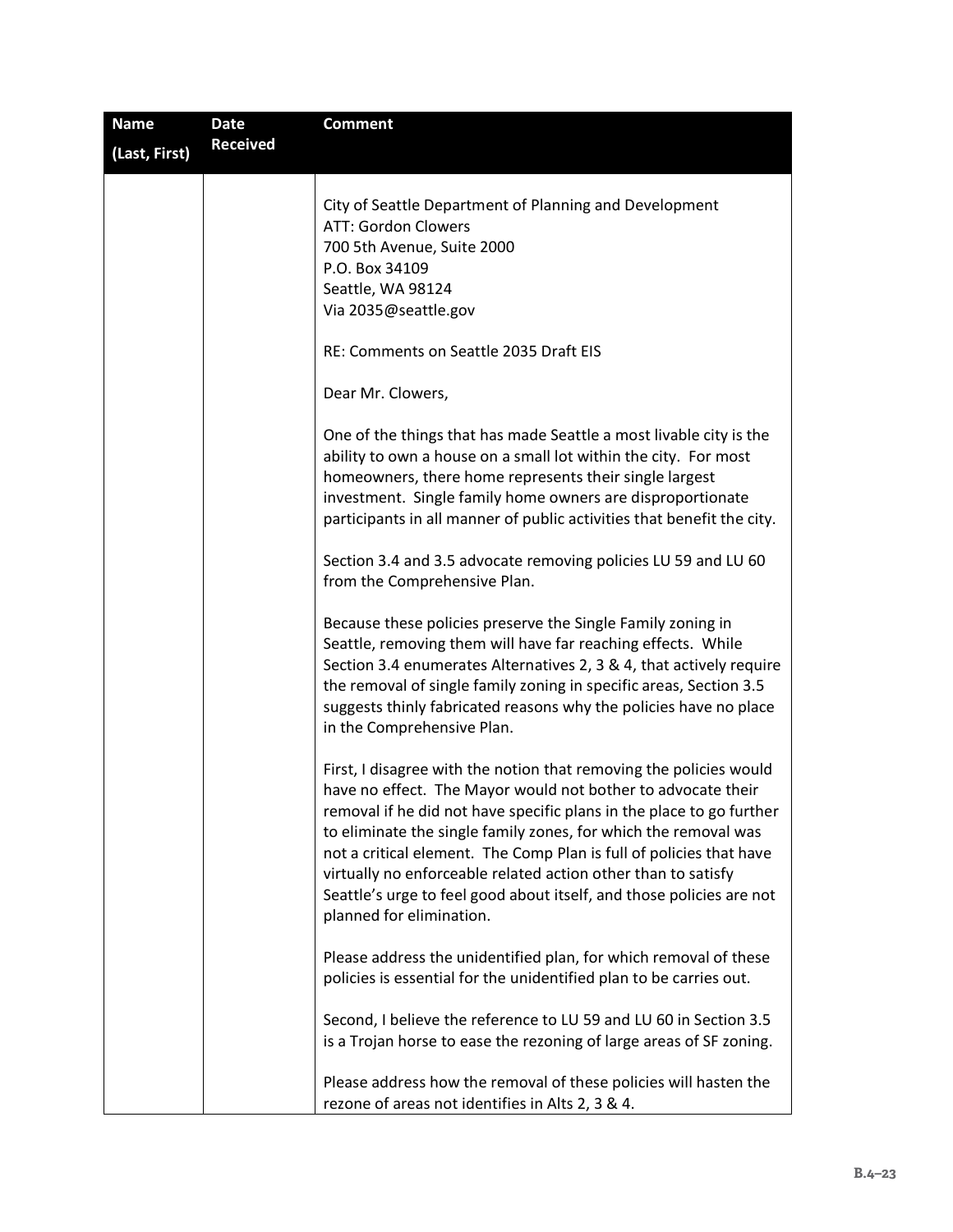| <b>Name</b>   | <b>Date</b>     | <b>Comment</b>                                                                                                                                                                                                                                                                                                                                                                                                                                                                                                                                                            |
|---------------|-----------------|---------------------------------------------------------------------------------------------------------------------------------------------------------------------------------------------------------------------------------------------------------------------------------------------------------------------------------------------------------------------------------------------------------------------------------------------------------------------------------------------------------------------------------------------------------------------------|
| (Last, First) | <b>Received</b> |                                                                                                                                                                                                                                                                                                                                                                                                                                                                                                                                                                           |
|               |                 | Third, I believe the Mayor has in mind removing multiple areas of<br>SF zoning to facilitate the ability of so called "non-profit"<br>developers to have access to a greater range of land parcels for<br>development.                                                                                                                                                                                                                                                                                                                                                    |
|               |                 | Please address how removal of SF zoning will affect the following:                                                                                                                                                                                                                                                                                                                                                                                                                                                                                                        |
|               |                 | The supply of Family Housing.<br>1.                                                                                                                                                                                                                                                                                                                                                                                                                                                                                                                                       |
|               |                 | 2.<br>The price of single family homes.                                                                                                                                                                                                                                                                                                                                                                                                                                                                                                                                   |
|               |                 | The affordability of housing for large families based on the<br>3.<br>value of property, and therefore the amount of property tax paid,<br>for property in SF zones in single family use, when the underlying<br>zoning is changed to multifamily.                                                                                                                                                                                                                                                                                                                        |
|               |                 | The likely change to family size, based on the loss of single<br>4.<br>family homes.                                                                                                                                                                                                                                                                                                                                                                                                                                                                                      |
|               |                 | 5.<br>The likely change to the population of children living in the<br>city.                                                                                                                                                                                                                                                                                                                                                                                                                                                                                              |
|               |                 | The likely changes to the participation of citizens in public<br>6.<br>affairs as the population of home owners declines.                                                                                                                                                                                                                                                                                                                                                                                                                                                 |
|               |                 | 7.<br>The likely change to the income profile of city residents as<br>the number of single family homes declines.                                                                                                                                                                                                                                                                                                                                                                                                                                                         |
|               |                 | The likely change to the number of trees and other plants in<br>8.<br>the city as the number of lots in single family use declines.<br>Specifically identify the likely tree lose.                                                                                                                                                                                                                                                                                                                                                                                        |
|               |                 | Fourth, for the record, I favor Alt 1. When the urban village<br>boundaries were drawn, many citizens objected to including<br>areas of SF zoning within the villages. The city planners attached<br>to each neighborhood planning group announced that the there<br>was no plan to change zoning and that the present SF zoning<br>criteria (LU59 and LU60) would prevent any change to the<br>zoning. They further noted that the only reason the SF areas<br>were included within the planning area was to make easier to<br>draw simple lines identifying the zoning. |
|               |                 | Please clarify if there will be a process to redraw the boundaries<br>of the villages.                                                                                                                                                                                                                                                                                                                                                                                                                                                                                    |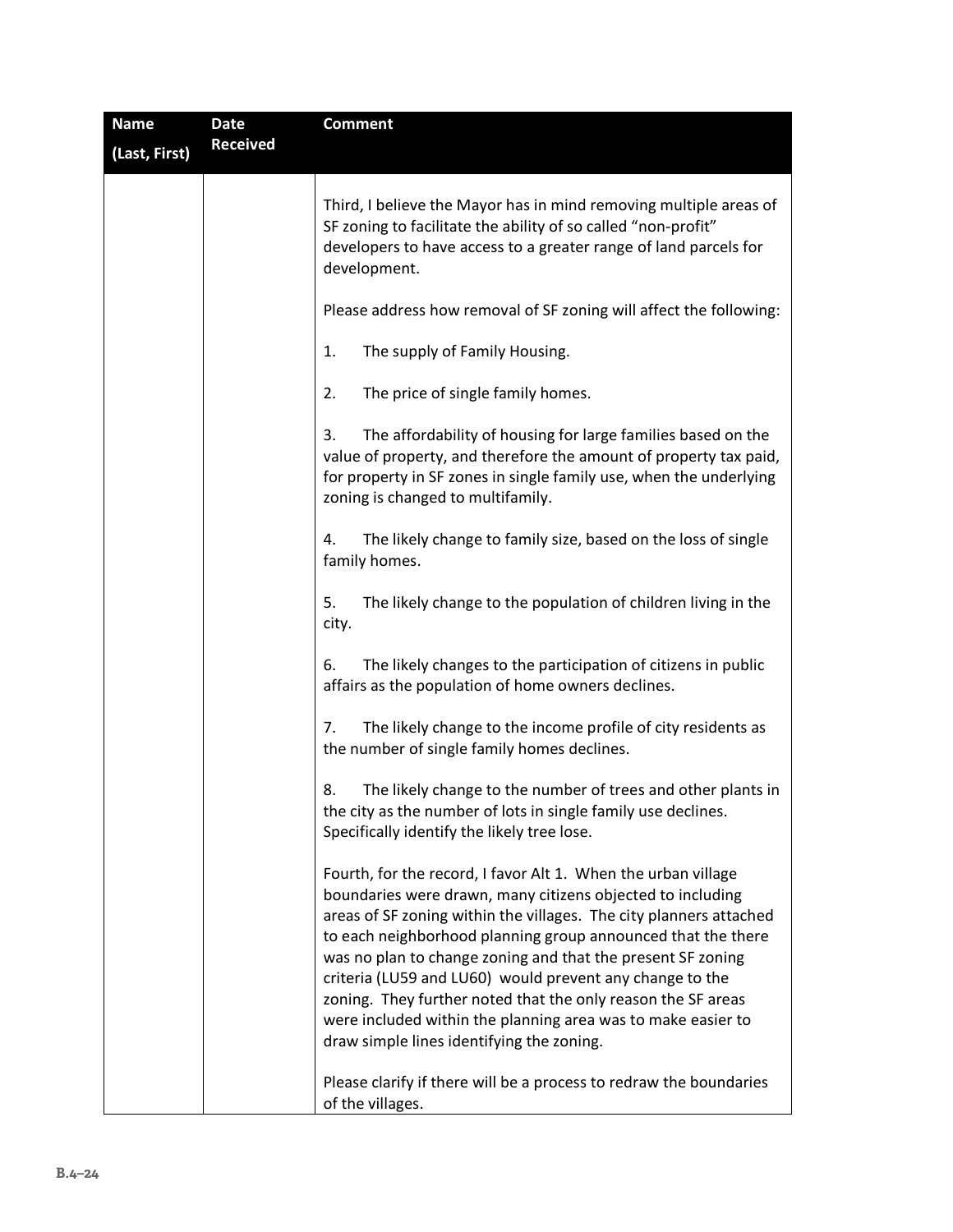| <b>Name</b><br><b>Date</b>          | <b>Comment</b>                                                                                                                                                                                                                                                                                                                                                                                                                                                                                                                                                                                                                                                                                                                                                                                                                                                                                                                                                                                                                                                                                       |
|-------------------------------------|------------------------------------------------------------------------------------------------------------------------------------------------------------------------------------------------------------------------------------------------------------------------------------------------------------------------------------------------------------------------------------------------------------------------------------------------------------------------------------------------------------------------------------------------------------------------------------------------------------------------------------------------------------------------------------------------------------------------------------------------------------------------------------------------------------------------------------------------------------------------------------------------------------------------------------------------------------------------------------------------------------------------------------------------------------------------------------------------------|
| <b>Received</b><br>(Last, First)    |                                                                                                                                                                                                                                                                                                                                                                                                                                                                                                                                                                                                                                                                                                                                                                                                                                                                                                                                                                                                                                                                                                      |
|                                     | Please address how removal of SF zoning policies LU 59 and LU 60<br>are tied to the ability to rezone SF zoned areas going forward.<br>Sincerely,<br><b>Gregory Hill</b>                                                                                                                                                                                                                                                                                                                                                                                                                                                                                                                                                                                                                                                                                                                                                                                                                                                                                                                             |
| 06/19/2015<br>Hill-Force,<br>Alicia | To whom it may concern,                                                                                                                                                                                                                                                                                                                                                                                                                                                                                                                                                                                                                                                                                                                                                                                                                                                                                                                                                                                                                                                                              |
|                                     | I am writing to express a community concern. Seattle is a<br>city undergoing a great deal of growth and momentous<br>change. However, in our haste to grow we often forget<br>about the small businesses that have helped build our city.<br>In the last last five years, I've watch three of my friends lose<br>or come close to losing their businesses because of said<br>growth.<br>The latest businesses on the chopping block are in the U-<br>district. Some that have been there for at least 20 years. The<br>same length of time that some of my friends who have lost<br>their businesses on capital hill had been there.<br>Therefore, I oppose the upzone proposals suggested in the<br>EIS studies, and I believe that the implementation of an<br>increase in building heights will have a devastating impact<br>on the adjacent businesses. The character will change so<br>much that the businesses will not be able to survive in this<br>environment.<br>If you have any questions you may email me or call at<br>(206)250-7884. Thank you.<br>Sincerely,<br>Alicia F. Hill-Force |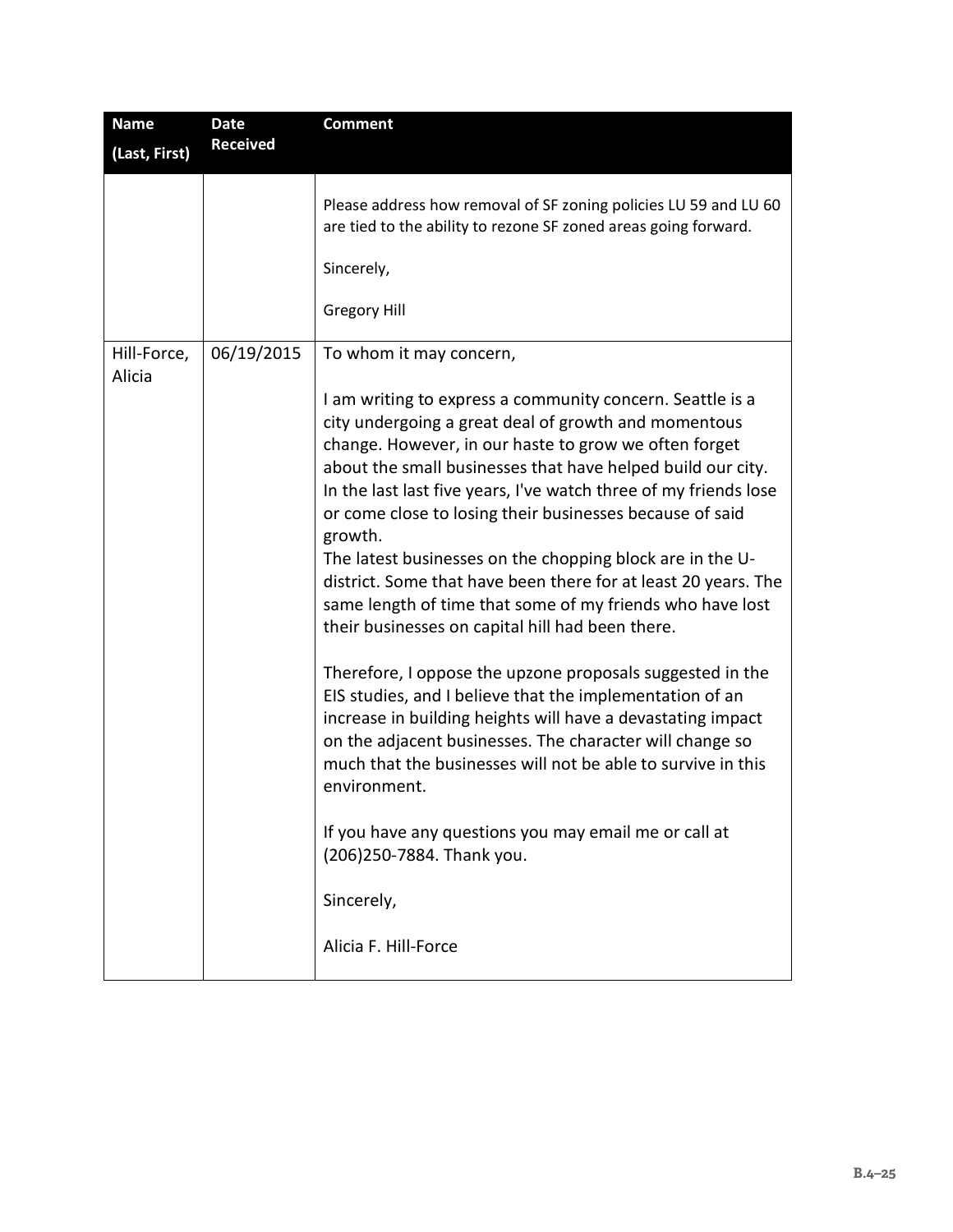#### **Note: received 06/19/2015**

#### 16 June 2015

- TO: Gordon Clowers Sent via e-mail - 2035@seattle.gov
- FR: Kate Krafft Krafft & Krafft Architecture 2422 29th Avenue W. Seattle, WA 98199

#### RE: SEATTLE 2035 DRAFT ENVIRONMENTAL IMPACT STATEMENT (DEIS) PUBLIC COMMENT

Please be aware that I along with many other Seattle residents am very seriously concerned about the following failures of the Draft EIS proposal.

- 1. The Draft EIS proposal states that *"All Comprehensive Plan elements will be reviewed and updated as part of the proposal."* However, the draft document *does not address* Economic Development, Neighborhood Planning, Cultural Resource, and Urban Design.
- 2. The current plan includes preservation under the "Cultural Resource" element (**CR**11- **CR**16). The new Comp Plan replaces "Cultural Resource" with an "Arts and Culture" element. This new element focuses on art (public art, cultural space, arts education, creative economy, creative placemaking) and *appears to have eliminated historic preservation and protection of cultural resources.* Please clarify:

*How will preservation be specifically addressed in the future Comp Plan?*

*How are the city's existing preservation policies and regulations going to be addressed?*

3. The "Environment" element addresses environmental stewardship, one of the plan's core values. Environmental stewardship is primarily defined within the context of the natural environment (air, land, and water resources) and not the *built environment***.** The role of *preservation vs demolition in terms of environmental stewardship* must also receive analysis and be addressed.

Furthermore, I wish to reiterate several well-established facts regarding preservation that are broadly accepted and should be seriously considered in the preparation of any meaningful planning document.

**Preservation Matters!** Preserving historic places is important to community diversity and character, economic vitality, and environmental stewardship. Preservation and creative adaptive reuse of our existing building stock cuts across *all four core values of the Comp Plan*—*Community, Environmental Stewardship, Economic Opportunity, and Social Equity*.

*Preservation enhances community vibrancy and cultural identity*. Historic buildings in older neighborhoods lend vibrancy to communities and help define the sense of place or personality of cities. It's well documented: people are drawn to communities that retain their distinctive character and heritage. Restaurants, shops, and services follow preservation. *They are a vital part of promoting healthy, complete communities*.

*Preservation is an economic driver*. Investing in historic buildings sparks economic revitalization and acts as a linchpin in neighborhood development.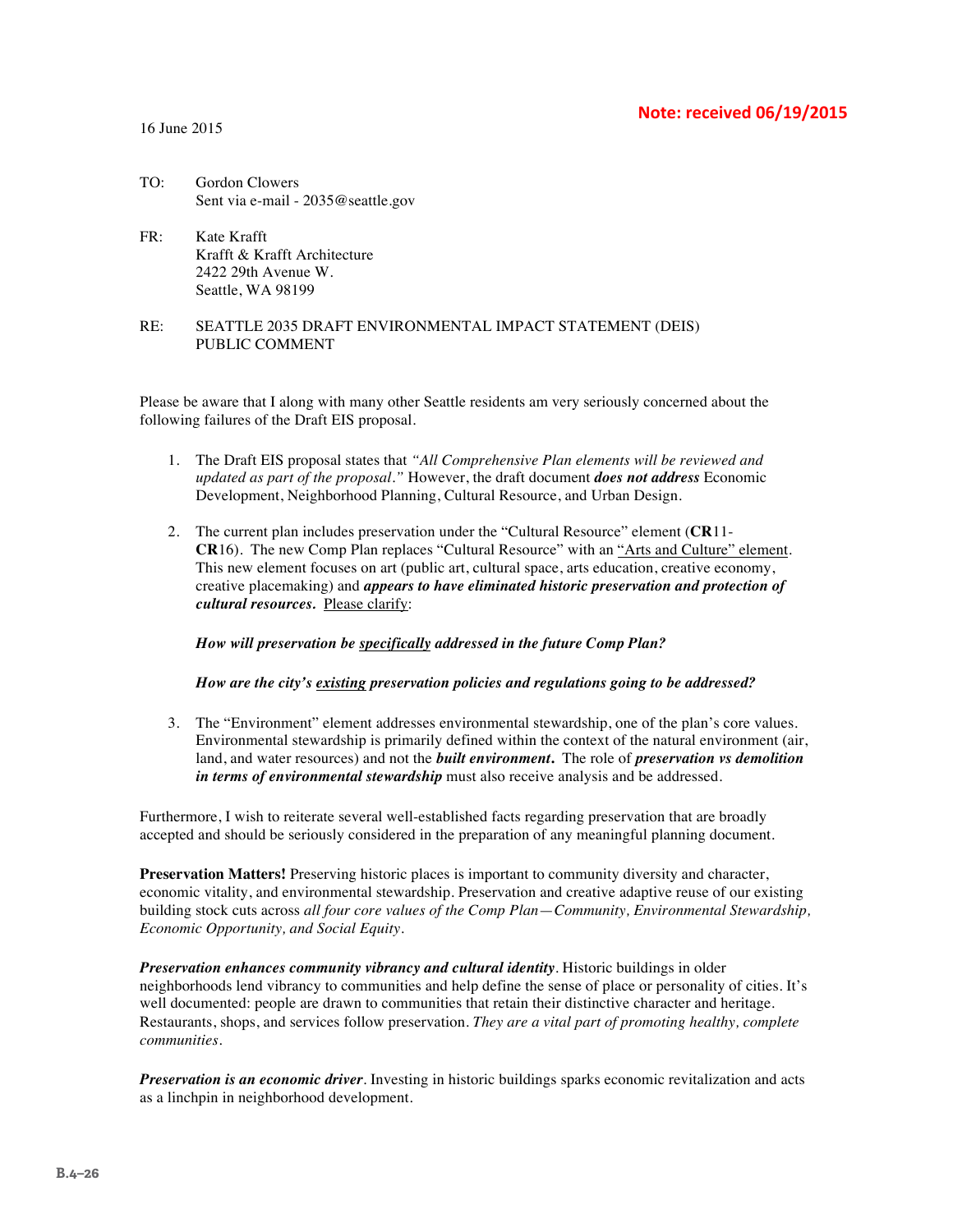*Preservation conserves resources*. Rehab of existing structures reduces waste and saves energy. Approximately 25% of the material in landfills is demolition and construction waste. Building reuse almost always offers environmental savings over demolition and new construction. Recent research on the environmental impacts of new construction (in terms of energy, carbon, water, materials, toxicity, etc) shows that it takes decades for the greenest building to pay back these up-front costs. Additionally, life spans for new buildings are often **30-40 years** vs. more than **100 years** for most historic structures.

*Preservation contributes to social equity*. Rehab investment occurs in culturally and economically diverse communities. Reusing our historic building stock – whether it's an old warehouse, school, or former church – provides much-needed, creative spaces for housing, arts, offices, and community centers.

Thank you for your serious consideration of these concerns and comments.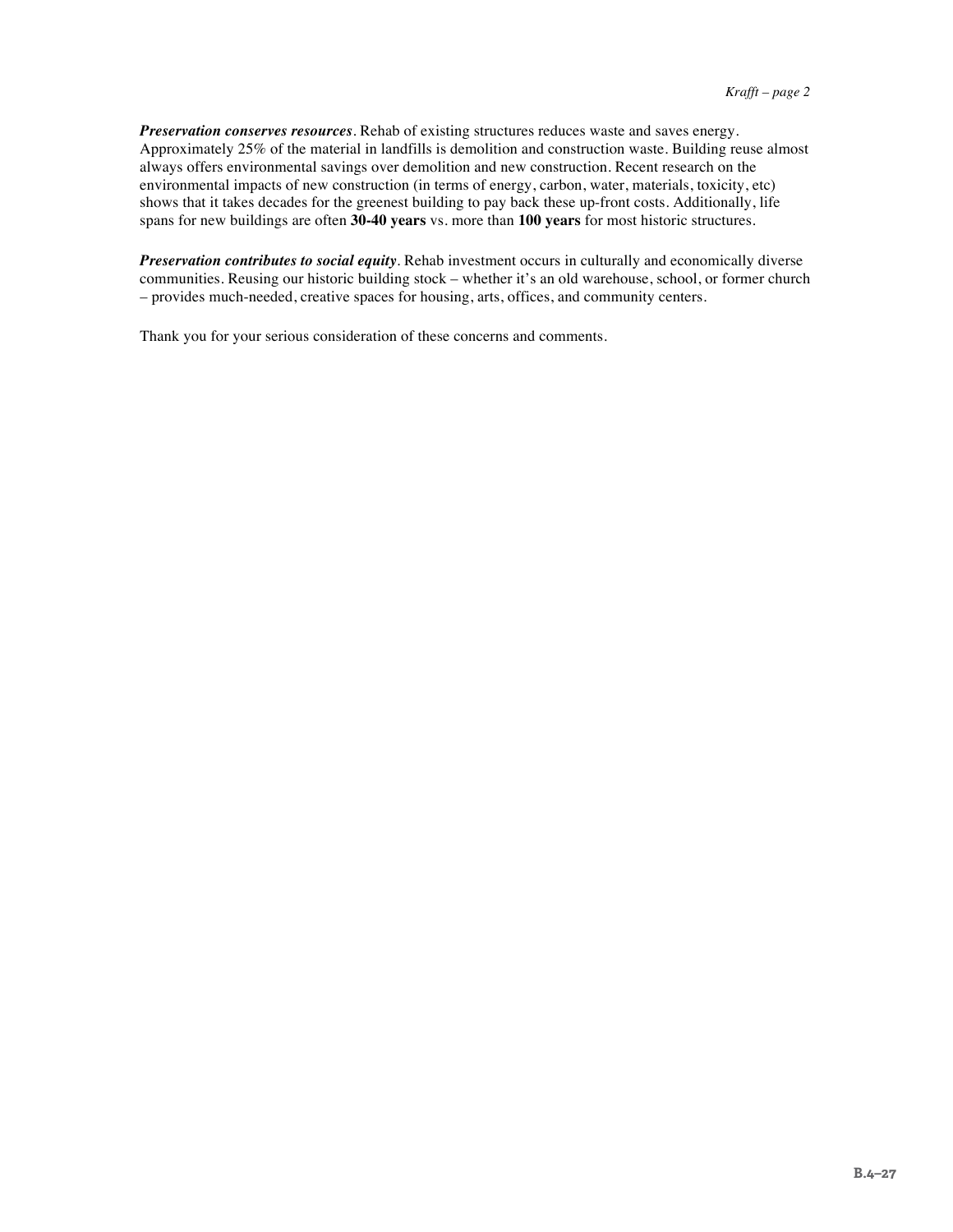| <b>Name</b>        | <b>Date</b>     | <b>Comment</b>                                                                                                                                                                                                                                                                                                                                                                                                                                                                                                                                                                                                                                                                                                                                                                                                                                                                                                                                                                                                                                                                                                                                                                                           |
|--------------------|-----------------|----------------------------------------------------------------------------------------------------------------------------------------------------------------------------------------------------------------------------------------------------------------------------------------------------------------------------------------------------------------------------------------------------------------------------------------------------------------------------------------------------------------------------------------------------------------------------------------------------------------------------------------------------------------------------------------------------------------------------------------------------------------------------------------------------------------------------------------------------------------------------------------------------------------------------------------------------------------------------------------------------------------------------------------------------------------------------------------------------------------------------------------------------------------------------------------------------------|
| (Last, First)      | <b>Received</b> |                                                                                                                                                                                                                                                                                                                                                                                                                                                                                                                                                                                                                                                                                                                                                                                                                                                                                                                                                                                                                                                                                                                                                                                                          |
| Martin,<br>Justin  | 06/19/2015      | I am concerned about whether the Comprehensive Plan is<br>doing enough to foster more sustainable transportation<br>options than continued levels of use of single-occupancy<br>vehicles. Vehicle traffic is a big danger in our communities,<br>causes multiple types of pollution that impact our quality of<br>life (noise, air, light, etc), creates health impacts that affect<br>us all, and is a big contributor to climate change and our<br>unsustainable fossil fuel based economy.<br>I would request that you recommend options that would<br>provide more aggressive reductions in single occupancy<br>vehicle trips, and much greater shift in mode share to<br>walking, biking and transit.<br>I would further request that you:<br>1) Use a multi-modal, person-trip level of service standard<br>rather than a vehicle level of service.<br>2) Count all trips, not just commute trips to work.<br>3) Make sure Seattle 2035 is in alignment with existing<br>Seattle plans (e.g. Climate Action Plan, Bicycle, Pedestrian<br>and Transit Master Plans, urban forestry plan, etc).<br>4) Build transportation models that push the envelope<br>rather than following business as usual. |
|                    |                 | Thank you for your consideration.                                                                                                                                                                                                                                                                                                                                                                                                                                                                                                                                                                                                                                                                                                                                                                                                                                                                                                                                                                                                                                                                                                                                                                        |
| McKenna,<br>Jessie | 06/19/2015      | Greetings,<br>I am writing to express my concerns over the language in<br>the current draft of the 2035 Environmental Impact<br>Statement. My neighbors explained to me that the current<br>language in the 2035 draft Environmental Impact Statement<br>implies that the 40% tree canopy coverage goal currently in<br>effect would be slashed by up to 25% over the next two<br>decades. This concerns me greatly.<br>The first thing that took my breath away when I came up<br>the I-5 from Sea-Tac airport to visit Seattle in 1998 as a<br>guest of this great city was the Gorgeous Seattle Skyline,<br>Space Needle and all--the second thing, was all the trees! In<br>front of me and to my left was all city-scape, planes taking                                                                                                                                                                                                                                                                                                                                                                                                                                                             |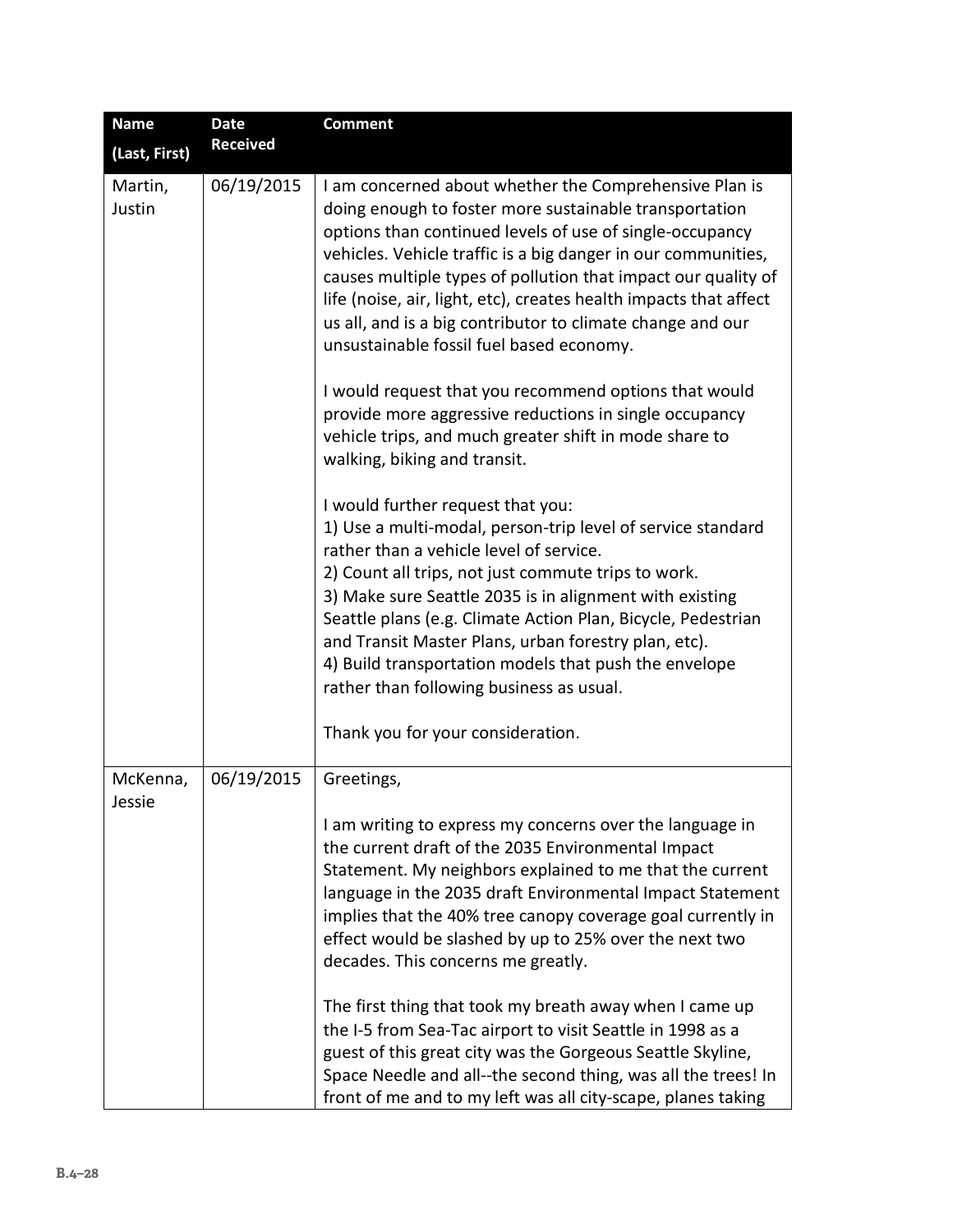| <b>Name</b>     | <b>Date</b>     | <b>Comment</b>                                                                                                                                                                                                                                                                                                                                                                                                                                                                                                 |
|-----------------|-----------------|----------------------------------------------------------------------------------------------------------------------------------------------------------------------------------------------------------------------------------------------------------------------------------------------------------------------------------------------------------------------------------------------------------------------------------------------------------------------------------------------------------------|
| (Last, First)   | <b>Received</b> |                                                                                                                                                                                                                                                                                                                                                                                                                                                                                                                |
|                 |                 | off and landing from Boeing field, industrial Georgetown<br>and SoDo, but to my right was Beacon Hill, my home now<br>for nearly ten years, and the fall colors of leaves of<br>hundreds of species of plants and trees overwhelmed my<br>vision (and the car windows!).                                                                                                                                                                                                                                       |
|                 |                 | As a community leader and activist, as a homeowner of<br>Seattle, I wish to convey my deep love for Seattle's trees.<br>They are without a doubt one of the key features of our<br>beautiful city and we have an obligation to protect them--<br>obligation or not, we ought to! They took my breath on day<br>one, but they've been supplying clean oxygen every day<br>since, helping to filter out the pollutants us humans create<br>inadvertently by living out our lives here among our native<br>trees. |
|                 |                 | Please ensure the wording in the 2035 draft Environmental<br>Impact Statement does not put our trees in peril. This is not<br>a tree-hugging hippy issue, this is a quality of life issue for<br>Seattle residents, visitors, businesses, our resident wildlife--<br>for us all.                                                                                                                                                                                                                               |
|                 |                 | Thank you.                                                                                                                                                                                                                                                                                                                                                                                                                                                                                                     |
|                 |                 |                                                                                                                                                                                                                                                                                                                                                                                                                                                                                                                |
|                 |                 | Jessie McKenna<br>Freelance writer, nanny, rockstar, etc.                                                                                                                                                                                                                                                                                                                                                                                                                                                      |
| Murphy,<br>John | 06/19/2015      | I am writing in opposition for the consideration of height<br>increase in the University District.                                                                                                                                                                                                                                                                                                                                                                                                             |
|                 |                 | Seattle is losing all of the quaint neighborhoods in the<br>historic districts. As we have seen in South Lake Union the<br>effect son livability and the Seattle Culture are not<br>manifesting as the original planners had said they would.<br>Development and developers have not been placed in check<br>and the end result will have far reaching negative<br>implications.                                                                                                                               |
|                 |                 | The University District is already seeing prices of housing                                                                                                                                                                                                                                                                                                                                                                                                                                                    |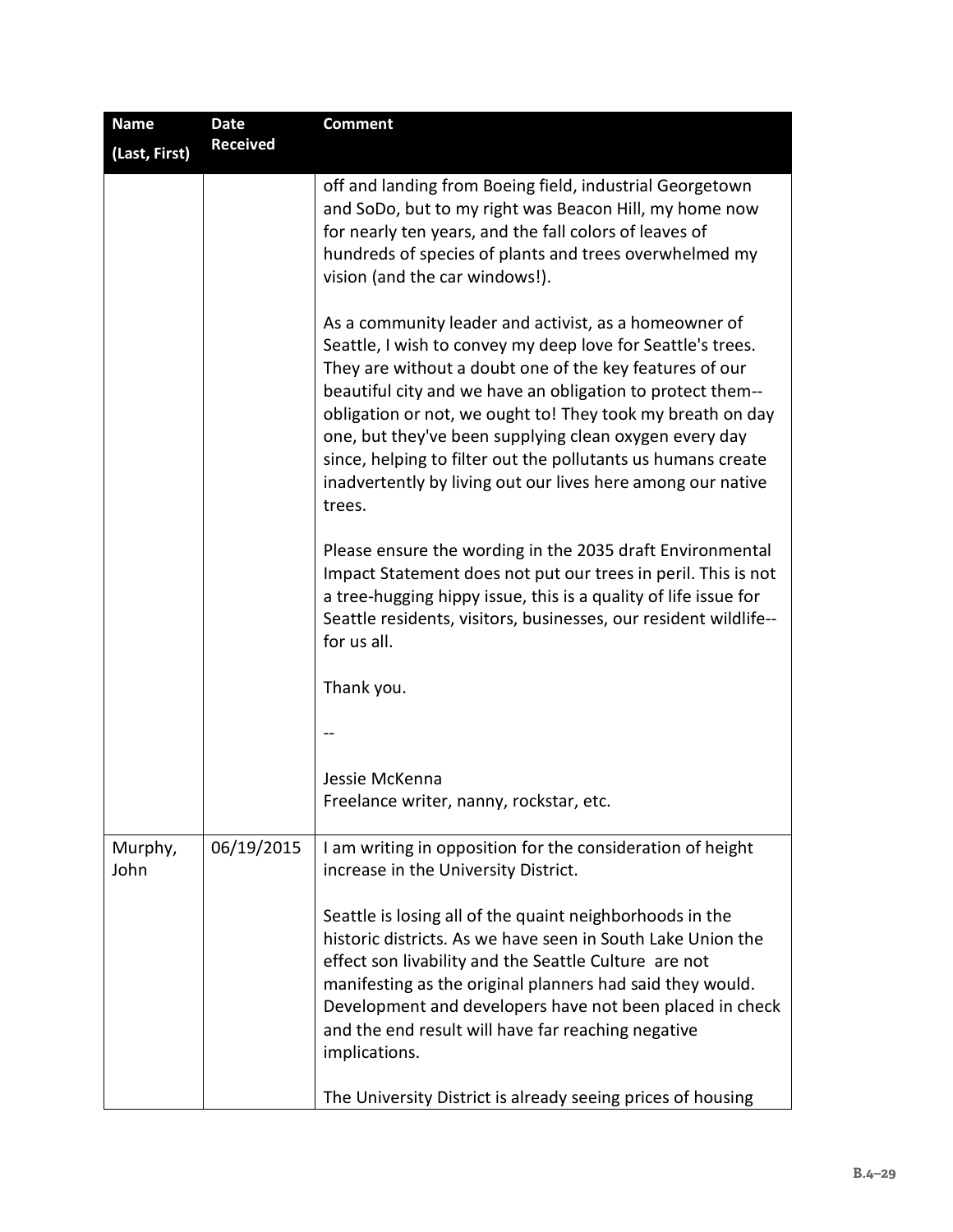| <b>Name</b>      | <b>Date</b>     | <b>Comment</b>                                                                                                                                                                                                                                                                                                                                                                                                                                            |
|------------------|-----------------|-----------------------------------------------------------------------------------------------------------------------------------------------------------------------------------------------------------------------------------------------------------------------------------------------------------------------------------------------------------------------------------------------------------------------------------------------------------|
| (Last, First)    | <b>Received</b> |                                                                                                                                                                                                                                                                                                                                                                                                                                                           |
|                  |                 | skyrocket completely out of control. I live 20 miles from he<br>U-District and I house students who can not afford to live<br>near the school. I see everyday how the commute harms<br>their studies. Do the developers and the city have students<br>interests in mind? This is the next generation, this is the<br>lifeblood of Seattle.                                                                                                                |
|                  |                 | We need to do what is good for the city, mores than what is<br>good for the corporate developers.                                                                                                                                                                                                                                                                                                                                                         |
|                  |                 | Please do not allow upscale development in the University<br>district.                                                                                                                                                                                                                                                                                                                                                                                    |
|                  |                 | John Murphy                                                                                                                                                                                                                                                                                                                                                                                                                                               |
|                  |                 | ,,,,,,,,,,,,,,,,,,,,,,,,,,,,,,,,,,                                                                                                                                                                                                                                                                                                                                                                                                                        |
|                  |                 | John Murphy                                                                                                                                                                                                                                                                                                                                                                                                                                               |
|                  |                 | johnsmurphy@gmail.com                                                                                                                                                                                                                                                                                                                                                                                                                                     |
| Royal,<br>Sharon | 6/27/2015       | Hello,                                                                                                                                                                                                                                                                                                                                                                                                                                                    |
|                  |                 | I am coming late to this conversation, only recently<br>becoming aware of the four different plans and the<br>comment period, now closed.                                                                                                                                                                                                                                                                                                                 |
|                  |                 | I have lived in Seattle for 22 years and have lived-in and<br>owned homes in several different neighborhoods while<br>here. As a city, the most wonderful and unique aspect of<br>Seattle is the 'small town' neighborhoods, each with their<br>own character and commercial center. I am not someone<br>who thinks bigger is better and that infinite unchecked<br>growth should be the aim. That said, Seattle is growing.<br>People want to live here. |
|                  |                 | It seems to me that in this era of great change Seattle<br>leaders have a real opportunity to create a thoughtfully<br>considered, well-designed, genuinely progressive city. But<br>that is not happening. Watching from the sidelines, I am<br>angered by the purely economic decisions that overshadow<br>livability and quality of life.                                                                                                              |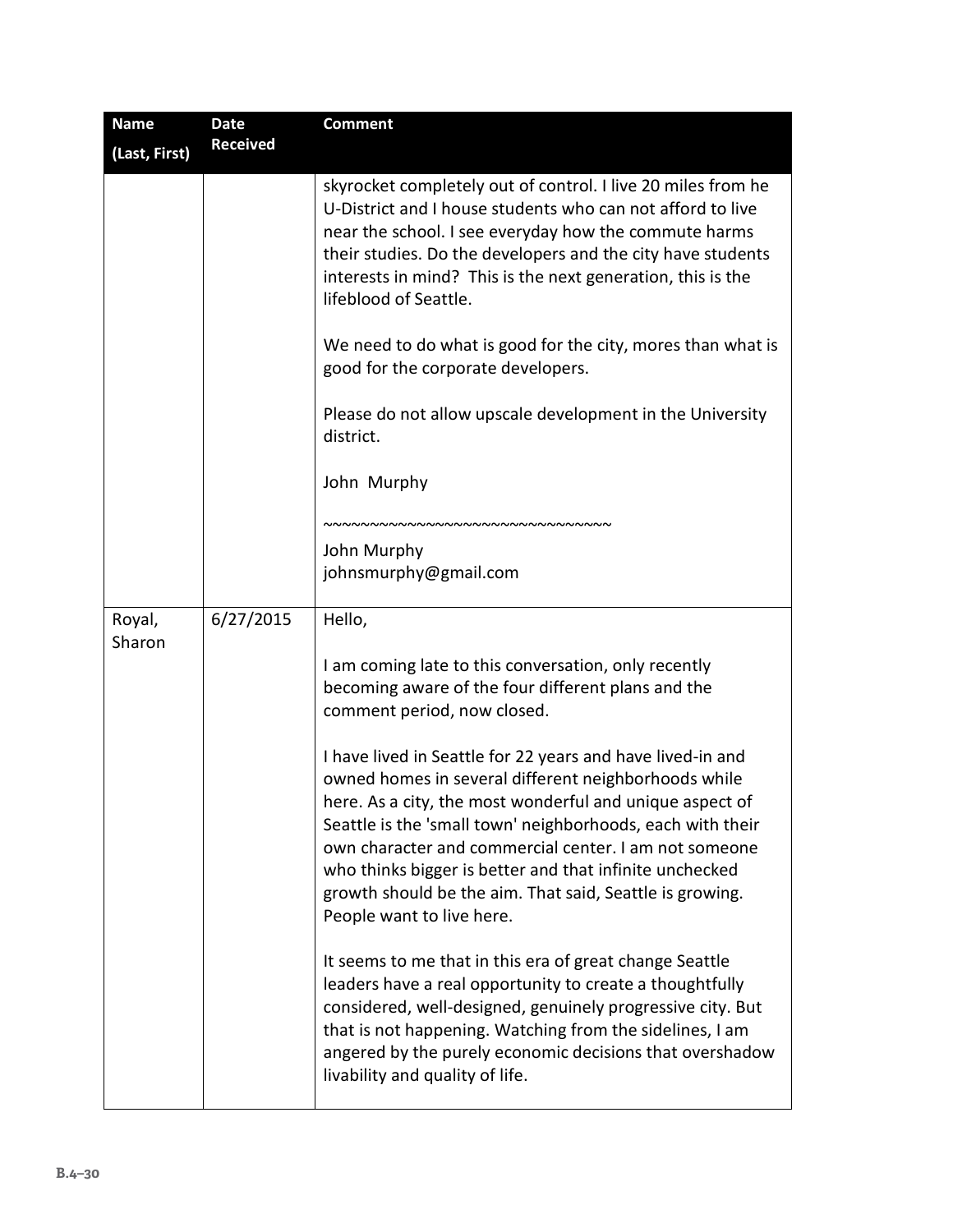| <b>Name</b>   | Date            | <b>Comment</b>                                                                                                                                                                                                                                                                                                                                                                                                                                                                                                                                                                                                       |
|---------------|-----------------|----------------------------------------------------------------------------------------------------------------------------------------------------------------------------------------------------------------------------------------------------------------------------------------------------------------------------------------------------------------------------------------------------------------------------------------------------------------------------------------------------------------------------------------------------------------------------------------------------------------------|
| (Last, First) | <b>Received</b> |                                                                                                                                                                                                                                                                                                                                                                                                                                                                                                                                                                                                                      |
|               |                 | It appears that we talk about balance in ideal terms, but fail<br>to develop a politically difficult plan that truly builds-in real<br>and balanced opportunity for different income levels,<br>families and older-folks at every step. The current town<br>homes replacing single family houses are primarily designed<br>for one, young, able-bodied demographic. This creates a<br>"college campus" atmosphere in the walkable<br>neighborhoods (with all related problems) and severely<br>restricts access to a walkable lifestyle for families and<br>empty-nesters (with less-than-perfect knees and income). |
|               |                 | Until real public transportation is prioritized, along with car-<br>alternative modes of commuting, densification will be a<br>"more sustainable" alternative in theory only.                                                                                                                                                                                                                                                                                                                                                                                                                                        |
|               |                 | From the description, I vote for alternative number 4 which<br>appears to spread out opportunity in a more sensible way.<br>But, none of these will make a good, strong and livable city<br>if we do not consider the existing infrastructure and<br>mandate balance for different cultures, ages and incomes in<br>every sector.                                                                                                                                                                                                                                                                                    |
|               |                 | Along with that, if "green' is more than lip-service and city<br>planners truly seek to create a progressive, game-changing<br>city, mandating that developers design into every project<br>things like permeable driveways and gray water collection,<br>and at the very least, that all commercial buildings produce<br>their own electricity from solar panels on the wasted flat<br>roof-tops. Not to mention decreasing their carbon footprint<br>by creating living greenspace on the roof.                                                                                                                    |
|               |                 | I cannot understand, given what we know now, how it is<br>responsible to continue building as wastefully as we have<br>been. A progressive city would address this in real terms.<br>With the climate changing for real, all of us need to stop<br>acting as if policies that admit and compensate for the<br>impacts of density and building are excessive, affluent<br>concepts.                                                                                                                                                                                                                                   |
|               |                 | Thank you for the opportunity for this conversation about<br>planned growth. I hope that it is not just to appease the                                                                                                                                                                                                                                                                                                                                                                                                                                                                                               |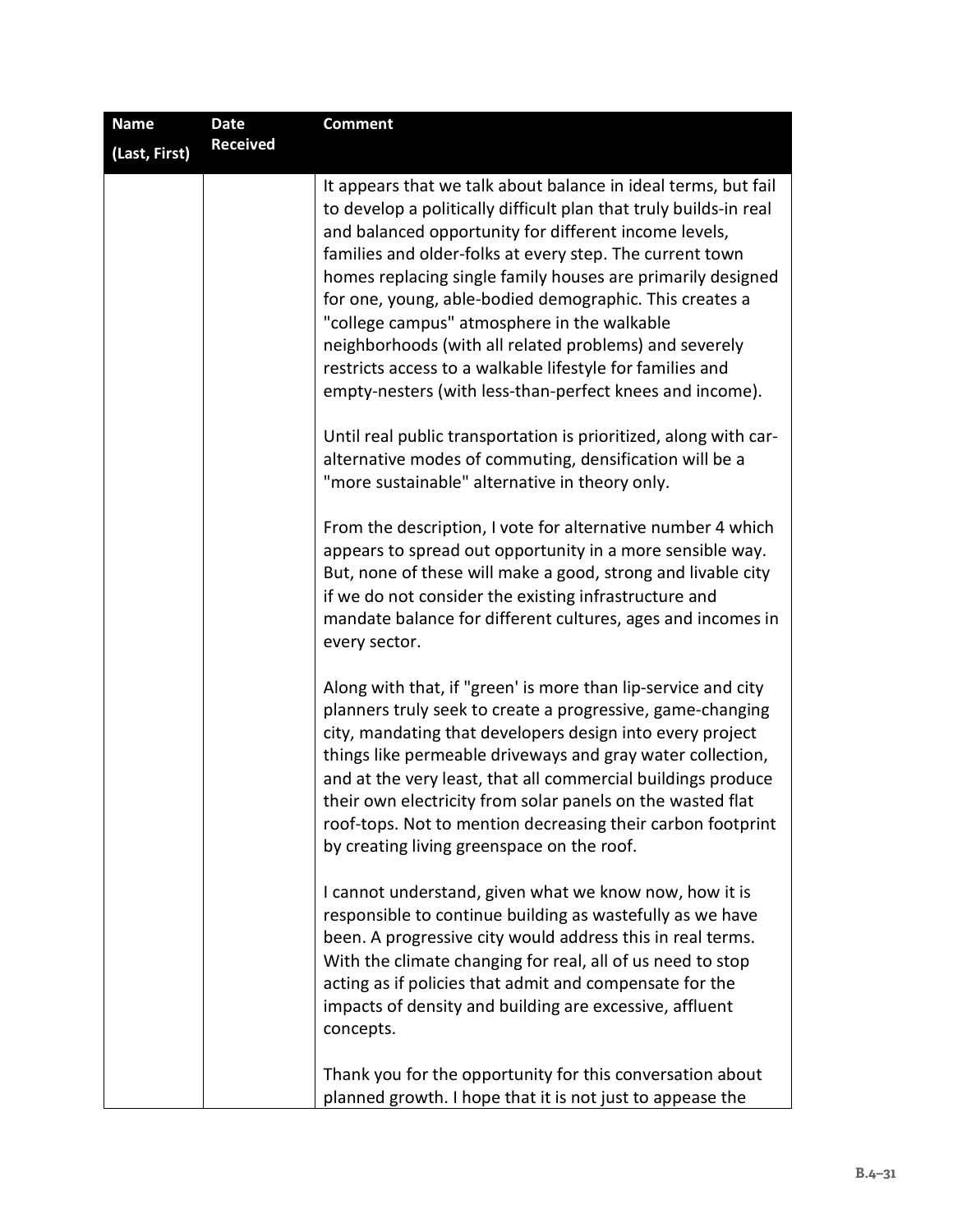| <b>Name</b>   | <b>Date</b>     | <b>Comment</b>                                                                                                                                                                                        |
|---------------|-----------------|-------------------------------------------------------------------------------------------------------------------------------------------------------------------------------------------------------|
| (Last, First) | <b>Received</b> |                                                                                                                                                                                                       |
|               |                 | public (as some other infamous city projects have been).<br>There are a lot of good minds and good designers in this<br>town whose voices are usually obscured by economic<br>growth.<br>Sharon Royal |
|               |                 | Fremont                                                                                                                                                                                               |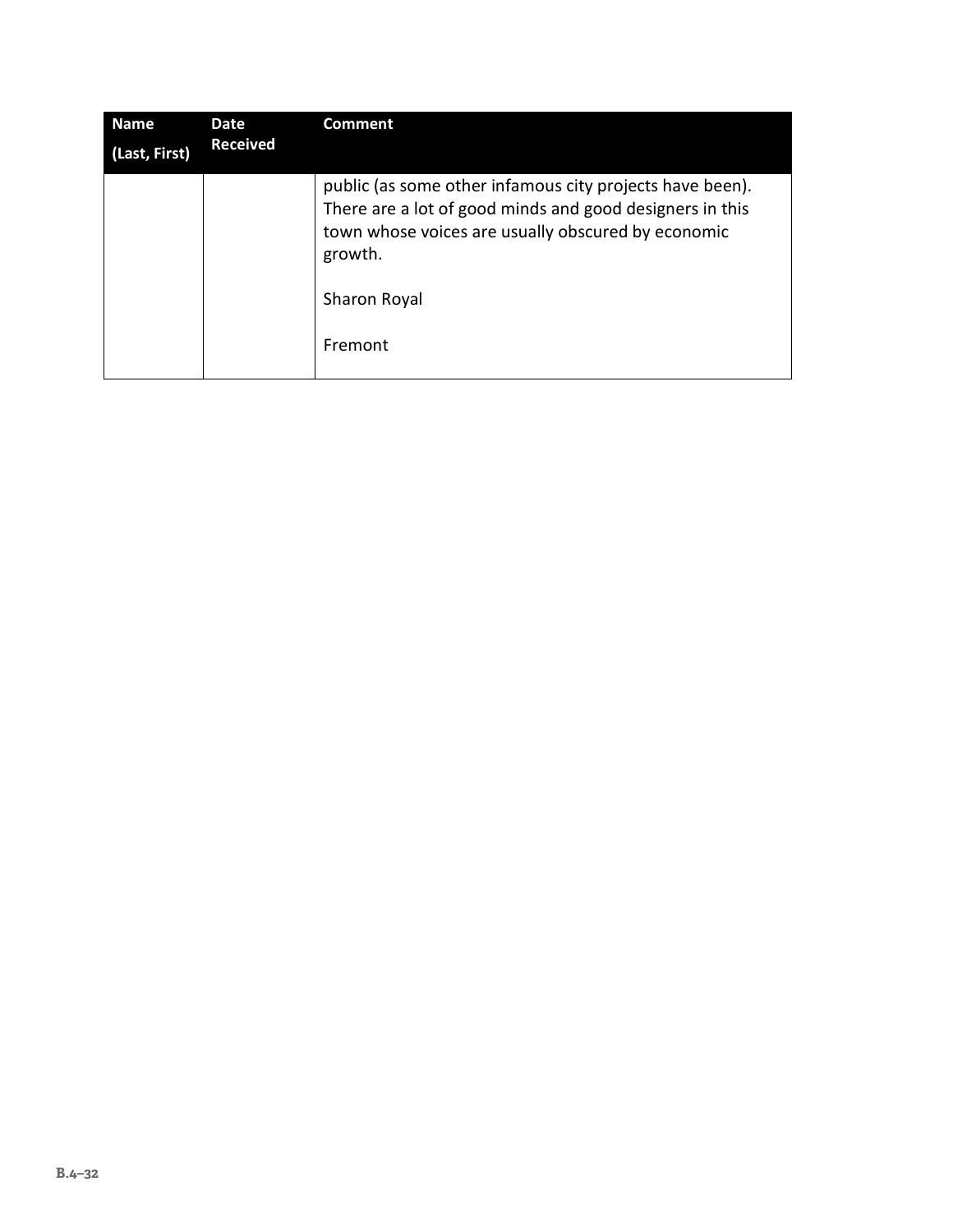#### **Note: submitted by Martin Westerman** 06/22/2015

## **West Seattle Transportation Coalition Comments, June 2015 Re: Environmental Impact Statement for** 2035 Seattle Comprehensive Plan

#### **Background**

The West Seattle Transportation Coalition (WSTC) is a Peninsula-wide organization working to address transportation and mobility issues for Seattle's largest constituency  $-$  the 100,000 people living on the 10 square mile area between the Duwamish River and Puget Sound.

The WSTC formed in September 2013, as a local response to the 27% cuts King County Metro planned for West Seattle's bus services. The WSTC is now a unified voice for Peninsula transportation issues, providing anecdotal and data-driven research and lobbying efforts that public agencies, leaders and elected officials use to improve mobility options and service for West Seattle.

Transportation concerns Seattle citizens' more than affordable housing. When a June 2015 EMC Research poll asked Seattle voters to name "the most important" problem facing the city today that the city needs to address," 40% named transportation  $(\#1)$ , 17% named housing  $(\#2)$ .

#### **Summary**

The City of Seattle is out of compliance with DPD and GMA levels of service (LOS) for West Seattle. This should trigger a moratorium on West Seattle building development, and must be noted in the 2035 Comprehensive Plan. But WSTC does not expect Seattle to stop development, as setting LOS is arbitrary.

WSTC does expect the City of Seattle to concurrently improve transportation and mobility options, and capacity management as residential and commercial developments proceed. These linkages must be made in the 2035 Comprehensive Plan.

Likewise, West Seattle ingress-egress issues must be addressed, particularly improvements in mobility and capacity management on the corridor between I-5 and the West Seattle Peninsula – home to 20% of Seattle's population.

Finally, negative impacts on productivity and efficiency; air quality, public health and carbon footprint must be priced, and incorporated into asset management calculations, to provide actual costs associated with these development issues. Failing to do so promotes false budgeting and poor decision-making.

Adding density can add commercial life and robust local feeling, but density without amenity is worse than sprawl. **Comments**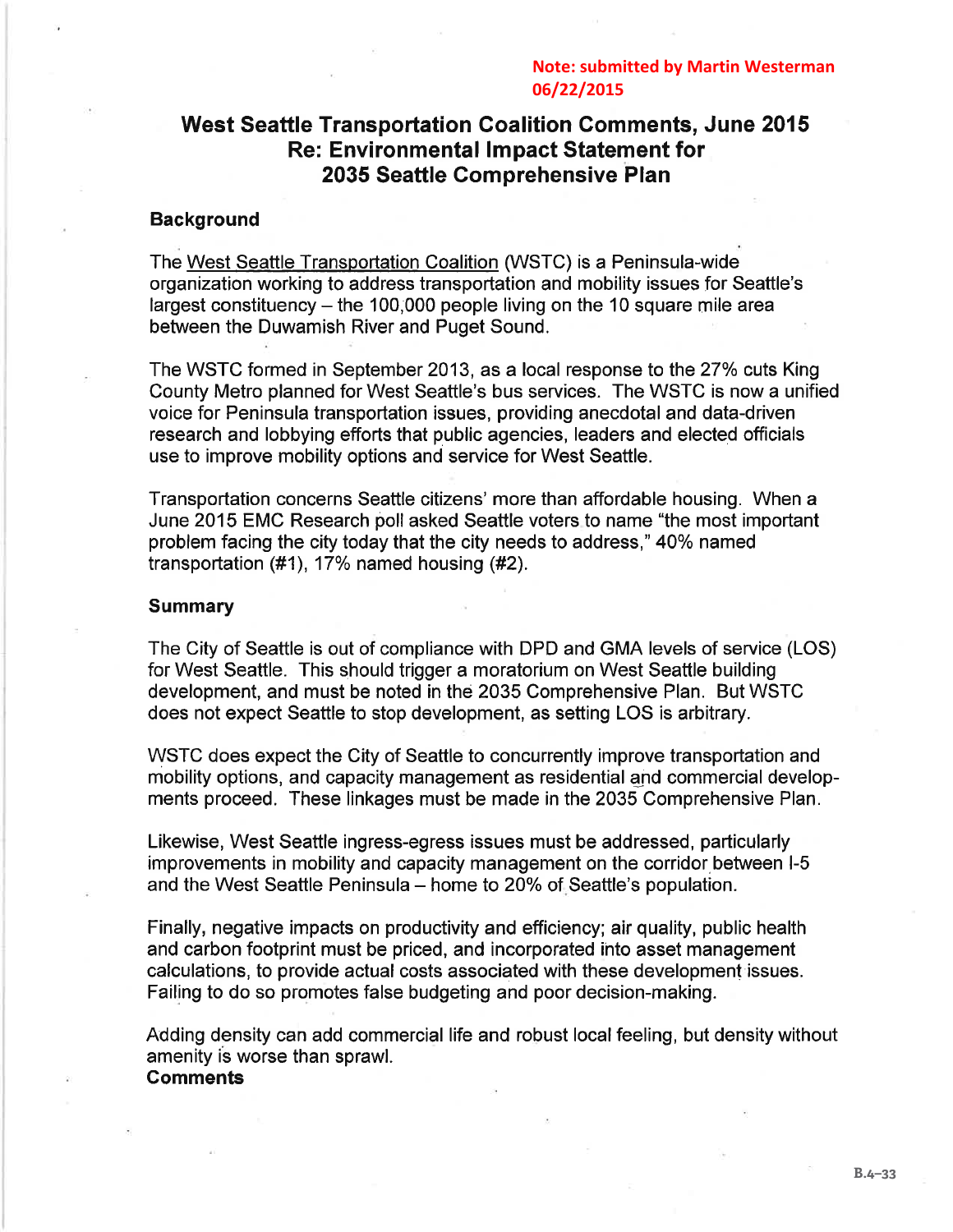1. The City of Seattle is out of compliance with DPD Director's Rule 5-2009. and with the Washington State Growth Management Act (GMA), RCW Sec. 36.70A.070, on transportation levels of service (LOS) from I-5 to West Seattle. The GMA requires counties and cities to include transportation LOS standards in their Comprehensive Plans. The city lists no LOS for the Spokane St. low (swing) bridge, which carries more than 13,000 vehicles per day: and the West Seattle high bridge appears to be out of LOS compliance at 93,000 vehicles per day. This failure should trigger a moratorium on West Seattle building development and Urban Village growth, until the city addresses capacity management and mobility options for this corridor between I-5 and the West Seattle Peninsula. As setting LOS is arbitrary. WSTC does not expect non-compliance to stop the growing City of Seattle from continuing development.

2. Therefore, the Proposed Comprehensive Plan (PCP) must directly link improvements in capacity management, public transportation and mobility options to housing and commercial development. The current PCP allows building development to outstrip the capacities of public transportation and other mobility options. Transportation infrastructure provides the means for Seattle residents, suppliers and enterprises to reach each other, and for residents to access places of work, entertainment and recreation. Public transportation is a preferred option for Peninsula residents, but out-of-scale development has overwhelmed limited bus service, and encouraged residents to increasingly rely on private vehicles. This results in congestion of limited road space within West Seattle and on its ingress-egress routes, and vast negative costs in productivity, efficiency, pollution, public health and carbon footprint.

3. Arterial capacity and travel time increases are significantly inaccurate in the Transportation Appendix (pp. 37 & 43). While PCP contends that West Seattle can handle 20% to 30% more growth, there's less per capita vehicle capacity and public transportation in West Seattle now than ten years ago, due to dramatic population growth (up to 300% in some areas). Travel times by car and bus range from 5-60 minutes longer within, and to and from the Peninsula, depending upon activities on and outside of it - including congestion or delayed accident clearing on the West Seattle Bridge, SR 99 and I-5, Port of Seattle freight activities, SODO railroad cross-traffic, and downtown tunnel construction.

4. The Transportation Section (3.7) of the PCP uses the words "West Seattle" primarily as map labels. This glaring oversight indicates how little consideration was accorded Seattle's largest contiguous area and population. Further, where the PCP mentions West Seattle public transportation options, it focuses primarily on two transit corridors - Delridge and Fauntleroy, and two Metro routes – the 120 and the Rapid Ride C. More mobility routes and options must be considered to cover a Peninsula that is five miles long and two miles wide.

5. The PCP does not mention light rail, dedicated bus lanes, signal coordination, or several other possibilities for relieving West Seattle traffic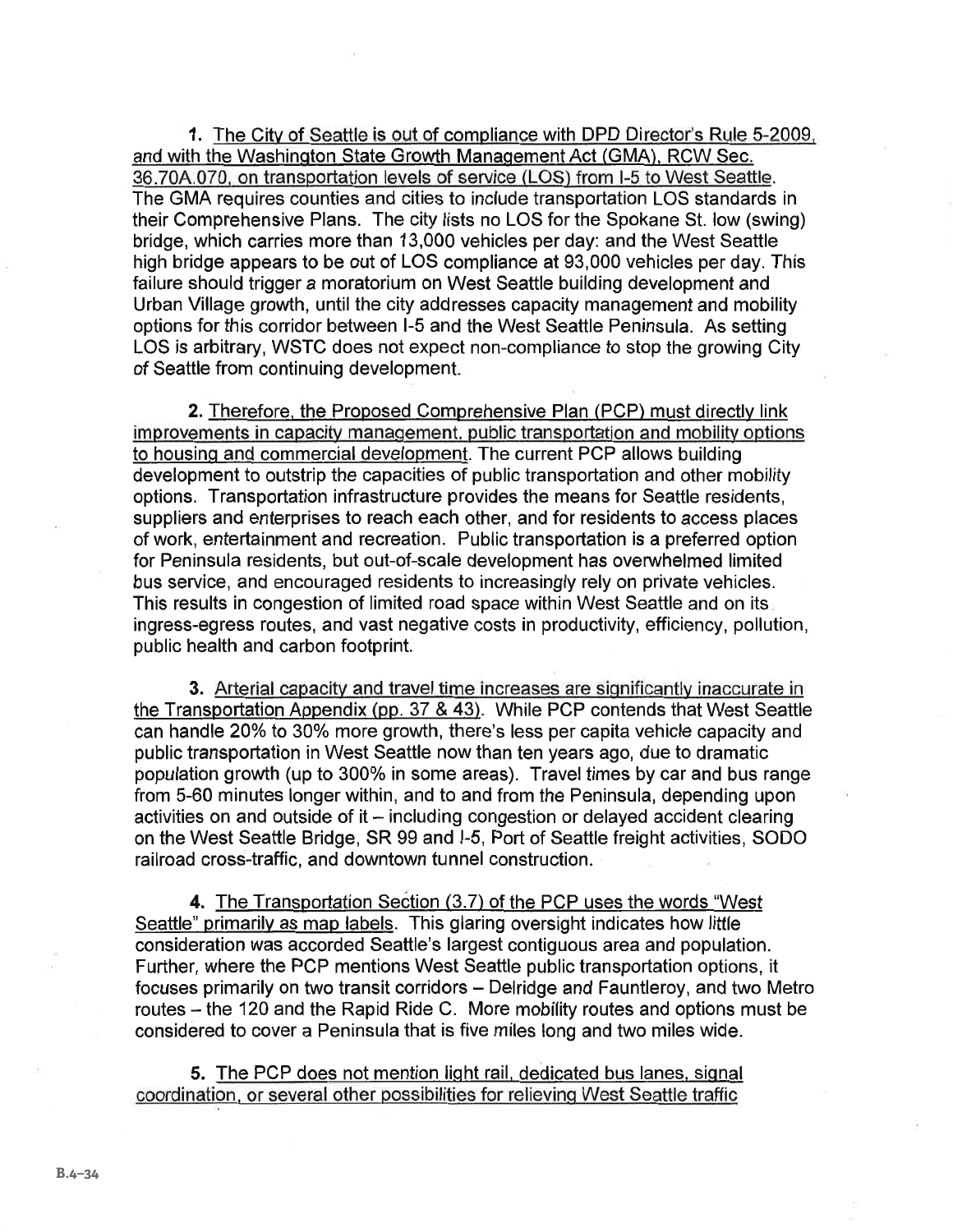congestion, improving Peninsula-related mobility, or bringing the City of Seattle into compliance with Director's Rule 5-2009, and the WA State GMA. The City of Seattle's 2012 Transit Master Plan pays no attention to addressing public transportation deserts, mobility restrictions and service time limits that Peninsula residents face and want solved. Peninsula residents are seeking a dedicated West Seattle Bridge (WSB) bus lane to SR 99, signal coordination from the WSB northbound on 4<sup>th</sup> Avenue, a Lander Street Overpass and other options.

6. In transportation planning, PCP must apportion separate routes for separate transportation modes. For example, we suggest following Portland, Oregon's example, and put bicycles on separate, parallel streets designated as bicycle routes. Research indicates that cyclists are given false senses of security when they ride at-grade in separated lanes on multi-modal corridors. In West Seattle, we suggest using either (a) separate, safer streets running parallel to main roads as bicycle routes, or (b) on multi-modal corridors, using grade separated bicycle routes. We applaud the city for designating  $9<sup>th</sup>$  Ave. as a bike lane north of downtown, running separately & parallel to the dangerous Westlake Ave., and want to see more use of this option, such as slotting a safer, less traffic-impactful bicycle lane on 3<sup>rd</sup> Ave., rather than removing a traffic lane on 2<sup>nd</sup> Ave. for bikes, which causes two-mile back-ups during evening rush hours.

7. The PCP does not address Increased freight activity planned for Port of Seattle Terminals 5 and 18. West Seattle's main ingress and egress routes cross these areas, and operate above capacity for more than six hours a day, during morning and evening peak drive times. Frequent back-ups, sometimes as long as two hours, occur due to container truck congestion or accidents in this area. West Seattle needs to see improvements addressed promptly for these areas.

8. The Comprehensive Plan must assign private and commercial vehicle parking costs to vehicle owners. Past City Councils excused building developers from providing adequate garage space, because they expected public transit growth to keep pace with building growth. This did not occur. Instead, residents without garage space now park their vehicles on public streets, burdening city taxpayers with congestion and parking costs. Portland, Oregon charges fees for overnight street parking; Seattle can approve more zone restrictions in high-density neighborhoods and other areas, and provide flexibility to modify them to meet specific needs.

**9.** To assess true costs of transportation and development, Seattle's Comprehensive Plan must incorporate externality pricing into its asset management and budgeting. Traffic congestion caused by over-capacity road use, and development without concurrent public transit and infrastructure upgrades, present huge opportunity costs, as noted above. Without this accounting, cost estimates will be inaccurate and false, and encourage poorly-informed decision-making.

10. No funding suggestions, mechanisms or priorities are outlined as means